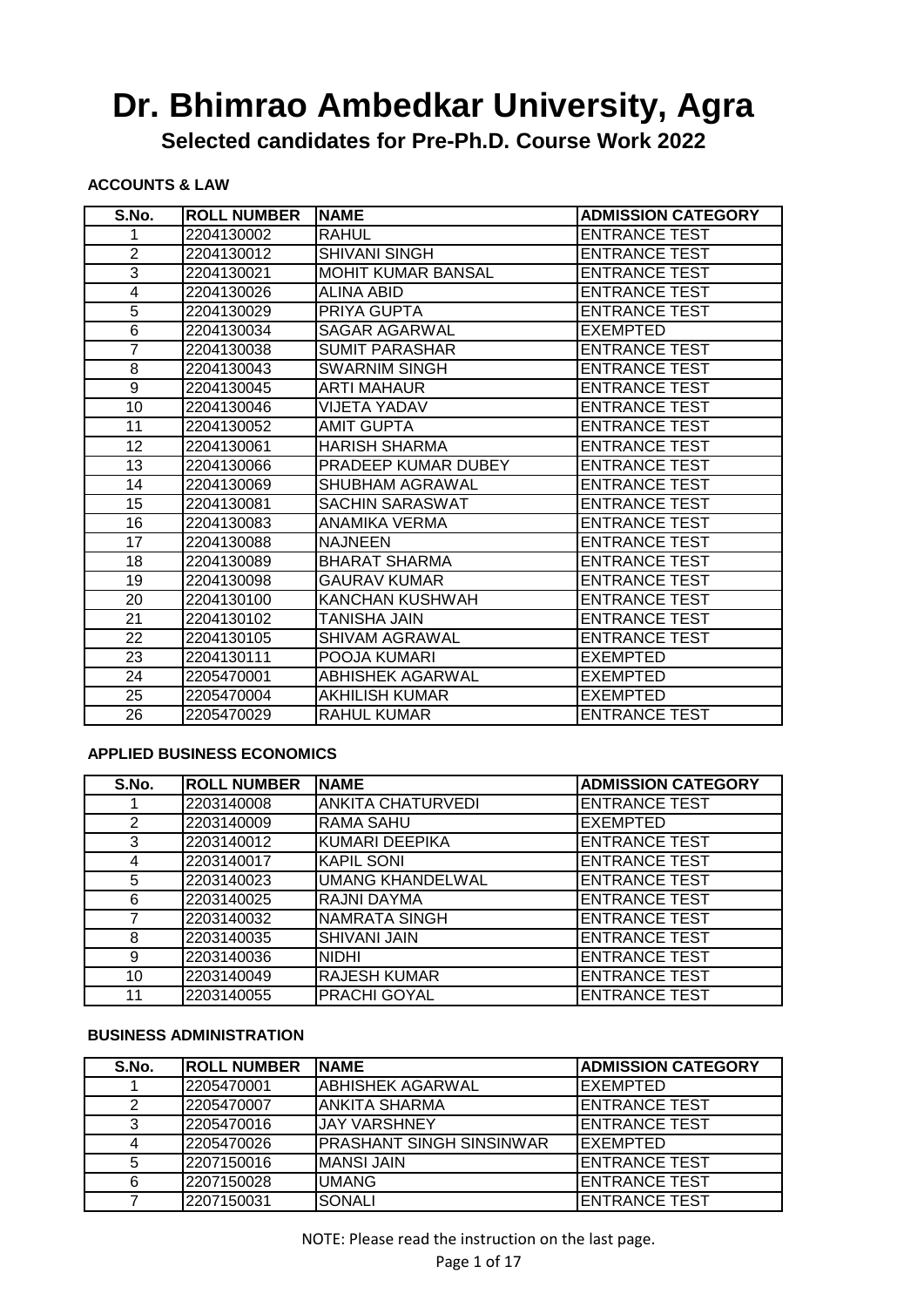**Selected candidates for Pre-Ph.D. Course Work 2022**

|    | <b>2207150032</b> | <b>I</b> SHWETA CHAUDHARY | <b>IENTRANCE TEST</b> |
|----|-------------------|---------------------------|-----------------------|
|    | 12207150060       | IANJU TIWARI              | <b>IENTRANCE TEST</b> |
| 10 | 2207150080        | <b>I</b> MANOJ KUMAR      | <b>IENTRANCE TEST</b> |
| 11 | 2207150081        | IPRIYANKA AGARWAL         | IEXEMPTED             |
| 12 | 12207150082       | <b>IVANSHIKA TANDON</b>   | <b>IENTRANCE TEST</b> |
| 13 | 2207150087        | INEHA RATHORE             | <b>IENTRANCE TEST</b> |

#### **HOME SCIENCE**

| S.No. | <b>IROLL NUMBER</b> | <b>INAME</b>   | <b>IADMISSION CATEGORY</b> |
|-------|---------------------|----------------|----------------------------|
|       | 2209250043          | IKANU PRIYA    | <b>IENTRANCE TEST</b>      |
|       | 12209250059         | IJAYMALA RAJAN | <b>IENTRANCE TEST</b>      |
|       | 12209250090         | ISONU DEVI     | <b>IENTRANCE TEST</b>      |

#### **MUSIC**

| S.No. | <b>ROLL NUMBER</b> | <b>INAME</b>             | <b>ADMISSION CATEGORY</b> |
|-------|--------------------|--------------------------|---------------------------|
|       | 2207340001         | <b>ANJALI</b>            | <b>ENTRANCE TEST</b>      |
| 2     | 2207340002         | <b>SUNNY SHUKLA</b>      | <b>ENTRANCE TEST</b>      |
| 3     | 2207340005         | <b>KAJAL SHARMA</b>      | <b>EXEMPTED</b>           |
| 4     | 2207340008         | <b>NEHA</b>              | <b>ENTRANCE TEST</b>      |
| 5     | 2207340010         | <b>SRIJAN DHIR</b>       | <b>ENTRANCE TEST</b>      |
| 6     | 2207340011         | <b>TANU SHARMA</b>       | <b>ENTRANCE TEST</b>      |
|       | 2207340013         | <b>DEVASHISH GANGULY</b> | <b>ENTRANCE TEST</b>      |
| 8     | 2207340019         | <b>ARJUN GAHLAUT</b>     | EXEMPTED                  |

#### **DRAWING & PAINTING**

| S.No. | <b>ROLL NUMBER</b> | <b>NAME</b>              | <b>ADMISSION CATEGORY</b> |
|-------|--------------------|--------------------------|---------------------------|
|       | 2206170007         | SANTOSH KUMAR VERMA      | <b>EXEMPTED</b>           |
| 2     | 2206170011         | DINESH KUMAR MAURYA      | <b>EXEMPTED</b>           |
| 3     | 2206170018         | RAVI PRAKASH VISHWAKARMA | <b>ENTRANCE TEST</b>      |
| 4     | 2206170019         | PREETI KAPARIYA          | <b>EXEMPTED</b>           |
| 5     | 2206170028         | <b>SUSHMITA SINGH</b>    | <b>EXEMPTED</b>           |
| 6     | 2206170035         | <b>PAVAN KUMAR</b>       | <b>ENTRANCE TEST</b>      |
| 7     | 2206170036         | <b>MIRAJ AHMAD</b>       | <b>EXEMPTED</b>           |
| 8     | 2206170037         | <b>BABLI SHARMA</b>      | <b>ENTRANCE TEST</b>      |
| 9     | 2206170043         | RAJ PRAKASH SAXENA       | <b>ENTRANCE TEST</b>      |
| 10    | 2206170066         | PRAGYA KESARWANI         | <b>EXEMPTED</b>           |
| 11    | 2206170070         | <b>PRADEEP KUMAR</b>     | <b>ENTRANCE TEST</b>      |
| 12    | 2206170073         | PRABHAT VERMA            | <b>EXEMPTED</b>           |
| 13    | 2206170074         | VINEETA GUPTA            | <b>EXEMPTED</b>           |
| 14    | 2206170078         | <b>SHIV PRAKASH</b>      | <b>ENTRANCE TEST</b>      |
| 15    | 2206170079         | <b>RENU VERMA</b>        | <b>ENTRANCE TEST</b>      |
| 16    | 2206170080         | SHUBHRA BARANWAL         | <b>ENTRANCE TEST</b>      |

#### **TOURISM & HOTEL MANAGEMENT**

| S.No. | <b>IROLL NUMBER</b> | <b>INAME</b>          | <b>ADMISSION CATEGORY</b> |
|-------|---------------------|-----------------------|---------------------------|
|       | 2208450005          | IAMIT KUMAR SAHU      | <b>I</b> ENTRANCE TEST    |
|       | 2208450007          | IDEVENDRA KUMAR YADAV | <b>IENTRANCE TEST</b>     |
|       | 2208450010          | IMEDHA JAISWAL        | <b>IENTRANCE TEST</b>     |
|       | 2208450011          | IVIBHA MATHUR         | <b>IENTRANCE TEST</b>     |
|       | 2208450012          | <b>ASHISH KUMAR</b>   | EXEMPTED                  |
| 6     | 2208450017          | IVIVEK KUMAR          | <b>I</b> ENTRANCE TEST    |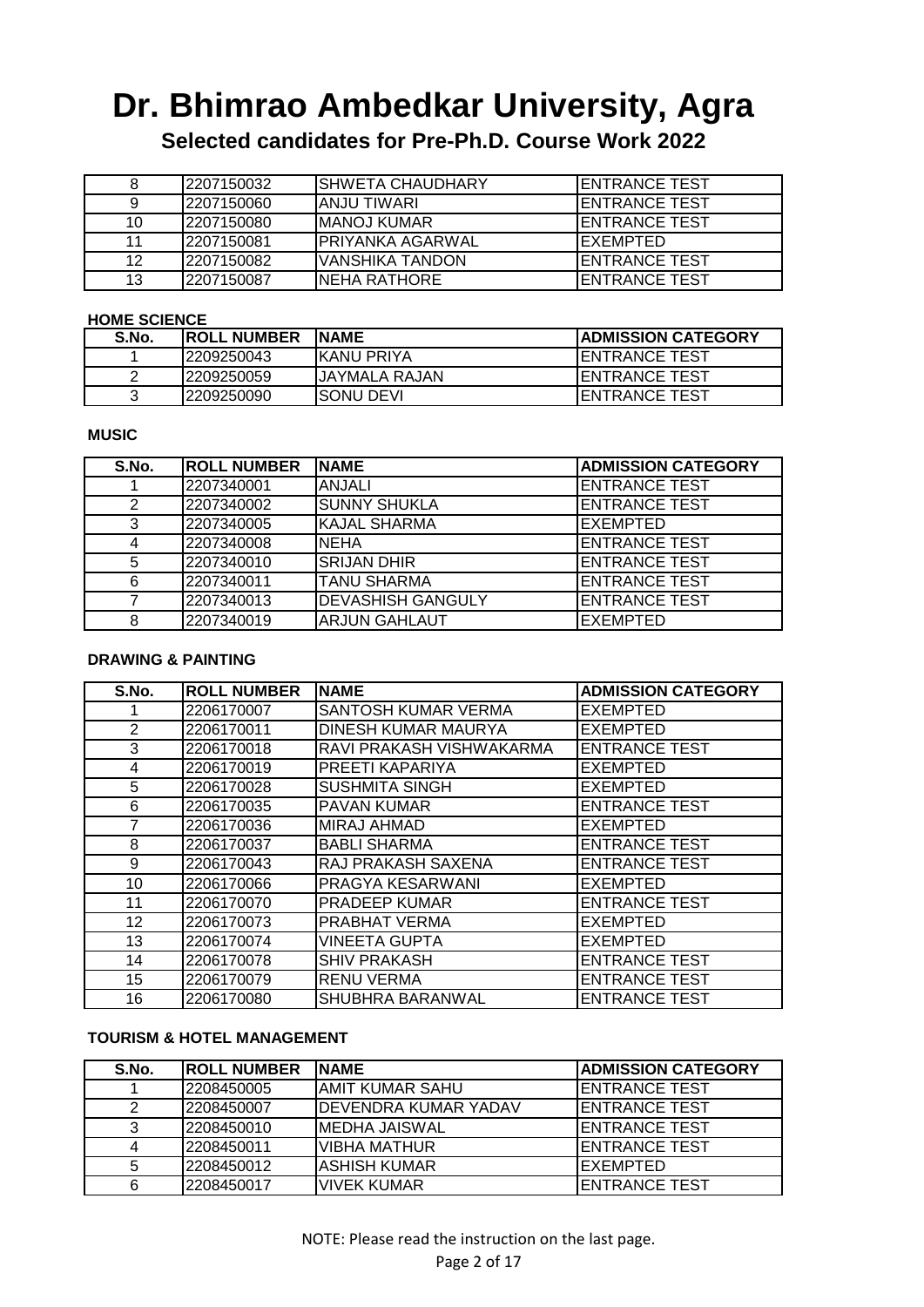**Selected candidates for Pre-Ph.D. Course Work 2022**

#### **MANAGEMENT**

| S.No. | <b>ROLL NUMBER</b> | <b>INAME</b>              | <b>ADMISSION CATEGORY</b> |
|-------|--------------------|---------------------------|---------------------------|
|       | 2205470028         | <b>IRACHIT AGARWAL</b>    | <b>ENTRANCE TEST</b>      |
|       | 2205470031         | ISAGAR TANWAR             | <b>ENTRANCE TEST</b>      |
|       | 2205480049         | <b>IROOPAM SRIVASTAVA</b> | <b>EXEMPTED</b>           |
|       | 2209300011         | <b>IMOHIT GARG</b>        | <b>ENTRANCE TEST</b>      |
|       | 2209300028         | IASHISH CHATURVEDI        | <b>ENTRANCE TEST</b>      |
| 6     | 2209300029         | <b>AKSHITA GARG</b>       | <b>ENTRANCE TEST</b>      |
|       | 2209300054         | <b>RAKSHA AGRAWAL</b>     | <b>ENTRANCE TEST</b>      |

#### **ENGLISH**

| S.No. | <b>ROLL NUMBER</b> | <b>NAME</b>                | <b>ADMISSION CATEGORY</b> |
|-------|--------------------|----------------------------|---------------------------|
|       | 2203200019         | <b>MOHAMMAD ATHAR</b>      | <b>ENTRANCE TEST</b>      |
| 2     | 2203200056         | YATENDRA KUMAR NIGAM       | <b>EXEMPTED</b>           |
| 3     | 2203200061         | <b>KM AZRA</b>             | <b>EXEMPTED</b>           |
| 4     | 2203200068         | <b>ANURAKTI ARORA</b>      | <b>EXEMPTED</b>           |
| 5     | 2203200070         | AMBIKA MADHUR              | <b>EXEMPTED</b>           |
| 6     | 2203200089         | <b>AMITA GUPTA</b>         | <b>ENTRANCE TEST</b>      |
|       | 2203200095         | <b>DIVYA SINGH</b>         | <b>ENTRANCE TEST</b>      |
| 8     | 2203200104         | <b>DRISHTI KULSHRESTHA</b> | <b>ENTRANCE TEST</b>      |
| 9     | 2203200140         | <b>SHAILESH KUMAR</b>      | <b>ENTRANCE TEST</b>      |
| 10    | 2203200149         | <b>PRABHAT KUMAR</b>       | <b>EXEMPTED</b>           |
| 11    | 2203200166         | RATIKA SINGH               | <b>ENTRANCE TEST</b>      |

#### **COMPUTER SCIENCE**

| S.No. | <b>IROLL NUMBER</b> | INAME                     | <b> ADMISSION CATEGORY</b> |
|-------|---------------------|---------------------------|----------------------------|
|       | 2207160007          | ANIDUA BANO               | <b>IENTRANCE TEST</b>      |
| 2     | 2207160015          | OUM PRATAP SINGH          | <b>IENTRANCE TEST</b>      |
| 3     | 2207160032          | <b>KM SHWETA LAVANIYA</b> | <b>ENTRANCE TEST</b>       |
| Δ     | 2207160065          | <b>VINOD KUMAR</b>        | <b>ENTRANCE TEST</b>       |
| 5     | 2207160068          | <b>NUPUR PARASHAR</b>     | <b>ENTRANCE TEST</b>       |
| 6     | 2207160069          | <b>PAWAN KUMAR MAURYA</b> | <b>EXEMPTED</b>            |
|       | 2207160070          | <b>DEEPAK</b>             | <b>ENTRANCE TEST</b>       |

#### **HISTORY**

| S.No.          | <b>ROLL NUMBER</b> | <b>NAME</b>               | <b>ADMISSION CATEGORY</b> |
|----------------|--------------------|---------------------------|---------------------------|
|                | 2203240005         | <b>ANJALI SINGH</b>       | <b>EXEMPTED</b>           |
| $\overline{2}$ | 2203240017         | <b>MAHIPAL SINGH</b>      | <b>EXEMPTED</b>           |
| 3              | 2203240023         | <b>SACHIN</b>             | <b>EXEMPTED</b>           |
| 4              | 2203240024         | <b>RAVIKANT</b>           | <b>ENTRANCE TEST</b>      |
| 5              | 2203240027         | <b>ROHIT KUMAR</b>        | <b>ENTRANCE TEST</b>      |
| 6              | 2203240028         | <b>SAMEER DEV</b>         | <b>ENTRANCE TEST</b>      |
| 7              | 2203240031         | SHASHI BHUSAN SINGH       | <b>EXEMPTED</b>           |
| 8              | 2203240034         | <b>NITESH KUMAR SINGH</b> | <b>ENTRANCE TEST</b>      |
| 9              | 2203240053         | <b>UMESH KUMAR</b>        | <b>ENTRANCE TEST</b>      |
| 10             | 2203240059         | SHEETAL YADAV             | <b>ENTRANCE TEST</b>      |
| 11             | 2203240062         | <b>RENU RAJ</b>           | <b>EXEMPTED</b>           |
| 12             | 2203240071         | PRABHUJEET VERMA          | <b>ENTRANCE TEST</b>      |
| 13             | 2203240072         | POORVA DIXIT              | <b>EXEMPTED</b>           |
| 14             | 2203240074         | <b>JYOTI SHRI</b>         | <b>EXEMPTED</b>           |
| 15             | 2203240077         | <b>ANIL KUMAR</b>         | <b>EXEMPTED</b>           |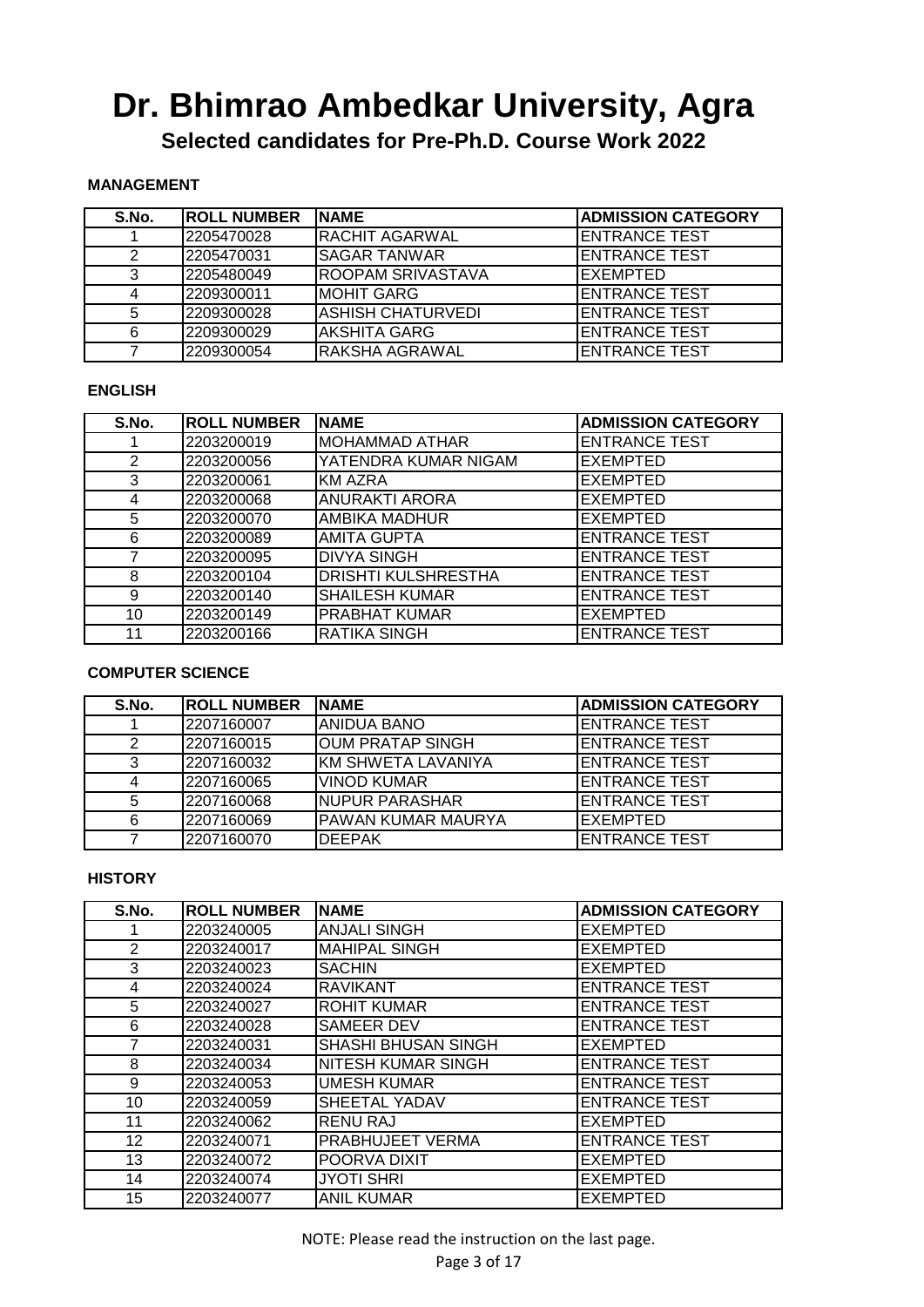**Selected candidates for Pre-Ph.D. Course Work 2022**

| 16 | 2203240079 | <b>RAHUL GIRI</b>           | <b>EXEMPTED</b>      |
|----|------------|-----------------------------|----------------------|
| 17 | 2203240088 | NARENDRA KUMAR SEHRA        | <b>ENTRANCE TEST</b> |
| 18 | 2203240097 | <b>MAHAVIR SINGH</b>        | <b>EXEMPTED</b>      |
| 19 | 2203240106 | <b>PINKY PRAJAPATI</b>      | EXEMPTED             |
| 20 | 2203240114 | <b>PUSHPA TEWARI</b>        | <b>ENTRANCE TEST</b> |
| 21 | 2203240151 | <b>JEETESH KUMAR</b>        | <b>ENTRANCE TEST</b> |
| 22 | 2203240155 | <b>POOJA PORAS</b>          | <b>EXEMPTED</b>      |
| 23 | 2203240157 | <b>PREM KISHOR</b>          | <b>EXEMPTED</b>      |
| 24 | 2203240159 | <b>SOHAM SINGH</b>          | <b>ENTRANCE TEST</b> |
| 25 | 2203240166 | <b>BALJIT SINGH</b>         | <b>EXEMPTED</b>      |
| 26 | 2203240168 | <b>RAGHVENDRA SINGH PAL</b> | <b>EXEMPTED</b>      |
| 27 | 2203240189 | <b>RICHA PARASHAR</b>       | <b>EXEMPTED</b>      |
| 28 | 2203240201 | <b>SUNITA DEVI</b>          | <b>ENTRANCE TEST</b> |
| 29 | 2203240215 | <b>MOHIT KUMAR SINGH</b>    | <b>ENTRANCE TEST</b> |
| 30 | 2203240236 | <b>MANZOOR AHMAD</b>        | <b>ENTRANCE TEST</b> |
| 31 | 2203240251 | <b>RAVISH KUMAR YADAV</b>   | <b>ENTRANCE TEST</b> |
| 32 | 2205470008 | <b>ANURAG SONI</b>          | <b>ENTRANCE TEST</b> |

#### **LAW**

| S.No.                   | <b>ROLL NUMBER</b> | <b>NAME</b>               | <b>ADMISSION CATEGORY</b> |
|-------------------------|--------------------|---------------------------|---------------------------|
| 1                       | 2202270011         | <b>SACHIN SHARMA</b>      | <b>ENTRANCE TEST</b>      |
| $\overline{2}$          | 2202270017         | SHAMIM AHMAD FAROOQUI     | <b>ENTRANCE TEST</b>      |
| $\overline{3}$          | 2202270020         | POOJA BHARTI              | <b>EXEMPTED</b>           |
| $\overline{\mathbf{4}}$ | 2202270046         | SHASHANK SINGH CHAUHAN    | <b>EXEMPTED</b>           |
| $\overline{5}$          | 2202270049         | <b>KM SHARMILA</b>        | <b>ENTRANCE TEST</b>      |
| 6                       | 2202270060         | <b>SHWETA VERMA</b>       | <b>EXEMPTED</b>           |
| 7                       | 2202270065         | <b>ABHINAV SHARMA</b>     | <b>ENTRANCE TEST</b>      |
| $\overline{8}$          | 2202270066         | <b>SACHIN KUMAR</b>       | <b>EXEMPTED</b>           |
| $\overline{9}$          | 2202270075         | ARUN                      | <b>ENTRANCE TEST</b>      |
| 10                      | 2202270082         | <b>GARIMA PAL</b>         | <b>ENTRANCE TEST</b>      |
| 11                      | 2202270086         | <b>VANDANA CHAUDHARY</b>  | <b>ENTRANCE TEST</b>      |
| 12                      | 2202270089         | <b>VIKAS SINGH YADAV</b>  | <b>ENTRANCE TEST</b>      |
| 13                      | 2202270092         | SARVESH KUMAR PANDEY      | <b>ENTRANCE TEST</b>      |
| 14                      | 2202270093         | <b>VIJAY KUMAR PANDEY</b> | <b>ENTRANCE TEST</b>      |
| 15                      | 2202270095         | <b>KM VINITA</b>          | <b>ENTRANCE TEST</b>      |
| 16                      | 2202270096         | ANAND KUMAR YADAVA        | <b>ENTRANCE TEST</b>      |
| $\overline{17}$         | 2202270109         | <b>JAMSHED</b>            | <b>ENTRANCE TEST</b>      |
| 18                      | 2202270111         | <b>SHARDA</b>             | <b>EXEMPTED</b>           |
| 19                      | 2202270113         | PRASHANT KUMAR CHAUHAN    | <b>ENTRANCE TEST</b>      |
| 20                      | 2202270117         | ANJALI UPADHYAY           | <b>ENTRANCE TEST</b>      |
| 21                      | 2202270137         | <b>SWADESH YADAV</b>      | <b>ENTRANCE TEST</b>      |
| $\overline{22}$         | 2202270143         | PRATIBHA CHAUDHARY        | <b>ENTRANCE TEST</b>      |
| 23                      | 2202270152         | <b>RAVENDRA SINGH</b>     | <b>ENTRANCE TEST</b>      |
| 24                      | 2202270153         | <b>DEV KAUR</b>           | <b>ENTRANCE TEST</b>      |
| 25                      | 2202270155         | <b>ANSHAL PRABHAKAR</b>   | <b>ENTRANCE TEST</b>      |
| 26                      | 2202270168         | <b>VIVEK KUMAR SHUKLA</b> | <b>ENTRANCE TEST</b>      |
| $\overline{27}$         | 2202270170         | PRIYANK KUMAR VERMA       | <b>ENTRANCE TEST</b>      |
| 28                      | 2202270172         | PRAVEEN KUMAR SINGH       | <b>ENTRANCE TEST</b>      |
| 29                      | 2202270182         | OM KUMAR RATHORE          | <b>ENTRANCE TEST</b>      |
| 30                      | 2202270183         | KAMRAN AHMAD              | <b>ENTRANCE TEST</b>      |
| 31                      | 2202270194         | KULDEEP YADAV             | <b>ENTRANCE TEST</b>      |
| 32                      | 2202270195         | <b>ESHAN SINGHAL</b>      | <b>ENTRANCE TEST</b>      |
| 33                      | 2202270202         | <b>SANTOSH KUMAR</b>      | <b>ENTRANCE TEST</b>      |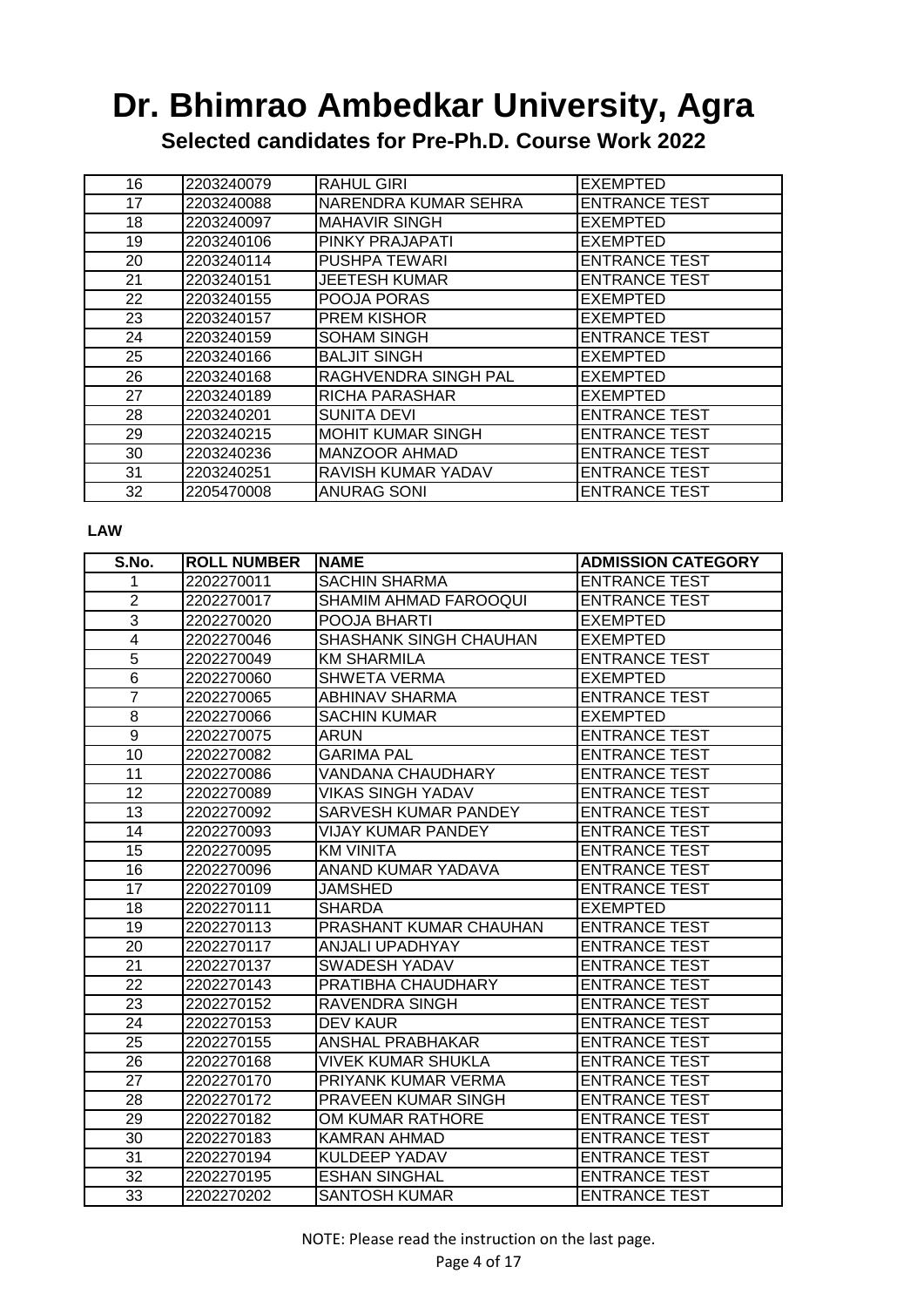**Selected candidates for Pre-Ph.D. Course Work 2022**

34 2202270203 ANURANJAN SHARMA ENTRANCE TEST

#### **EDUCATION**

| S.No.                   | <b>ROLL NUMBER</b>       | <b>NAME</b>                         | <b>ADMISSION CATEGORY</b>               |
|-------------------------|--------------------------|-------------------------------------|-----------------------------------------|
| 1                       | 2201190012               | <b>SUDHER RAI</b>                   | <b>EXEMPTED</b>                         |
| $\overline{2}$          | 2201190016               | <b>MANISHA KUMARI</b>               | <b>EXEMPTED</b>                         |
| 3                       | 2201190019               | <b>RAJNI SHARMA</b>                 | <b>EXEMPTED</b>                         |
| $\overline{\mathbf{4}}$ | 2201190023               | <b>KANCHAN YADAV</b>                | <b>ENTRANCE TEST</b>                    |
| 5                       | 2201190031               | ROOP KISHOR SUMAN                   | <b>EXEMPTED</b>                         |
| $6\phantom{1}6$         | 2201190044               | <b>NEETI SHARMA</b>                 | <b>EXEMPTED</b>                         |
| $\overline{7}$          | 2201190051               | DEEPAK KUMAR DHARAMVANSHI           | <b>EXEMPTED</b>                         |
| 8                       | 2201190053               | <b>HIMANI SAXENA</b>                | <b>EXEMPTED</b>                         |
| $\boldsymbol{9}$        | 2201190059               | <b>ATAL BIHARI</b>                  | <b>ENTRANCE TEST</b>                    |
| 10                      | 2201190062               | CHETANYA KUMAR TYAGI                | <b>EXEMPTED</b>                         |
| 11                      | 2201190071               | <b>SHAKIL AHMAD</b>                 | <b>ENTRANCE TEST</b>                    |
| 12                      | 2201190073               | <b>SHYAM PRATAP SINGH</b>           | <b>EXEMPTED</b>                         |
| 13                      | 2201190086               | <b>ASHISH SRIVASTAVA</b>            | <b>EXEMPTED</b>                         |
| 14                      | 2201190091               | <b>BRIJ NANDAN PATHAK</b>           | <b>ENTRANCE TEST</b>                    |
| 15                      | 2201190092               | <b>DEEPAK VERMA</b>                 | <b>ENTRANCE TEST</b>                    |
| 16                      | 2201190100               | <b>RAJ KUMAR</b>                    | <b>ENTRANCE TEST</b>                    |
| 17                      | 2201190101               | <b>SHIVANI</b>                      | <b>EXEMPTED</b>                         |
| 18                      | 2201190122               | <b>NEETA VARUN</b>                  | <b>ENTRANCE TEST</b>                    |
| 19                      | 2201190130               | <b>RICHA GUPTA</b>                  | <b>EXEMPTED</b>                         |
| 20                      | 2201190131               | <b>SAROJ YADAV</b>                  | <b>ENTRANCE TEST</b>                    |
| 21                      | 2201190140               | <b>ANURADHA</b>                     | <b>EXEMPTED</b>                         |
| 22                      | 2201190145               | <b>NEHA SINGH</b>                   | <b>ENTRANCE TEST</b>                    |
| 23                      | 2201190153               | <b>NEHA BAGHEL</b>                  | <b>EXEMPTED</b>                         |
| 24                      | 2201190156               | <b>RENU</b>                         | <b>EXEMPTED</b>                         |
| $\overline{25}$         | 2201190161               | <b>RACHNA</b>                       | <b>EXEMPTED</b>                         |
| 26                      | 2201190162               | <b>BEAUTY SINGH</b>                 | <b>EXEMPTED</b>                         |
| 27                      | 2201190166               | <b>ASHITOSH YADAV</b>               | <b>EXEMPTED</b>                         |
| 28                      | 2201190173               | <b>VIJAY KUMAR KATHERIA</b>         | <b>ENTRANCE TEST</b>                    |
| 29                      | 2201190177               | <b>NIKHIL MISRA</b>                 | <b>ENTRANCE TEST</b>                    |
| 30                      | 2201190197               | <b>MUKESH KUMAR</b>                 | <b>ENTRANCE TEST</b>                    |
| 31                      | 2201190208               | <b>SANCHIKA GUPTA</b>               | <b>EXEMPTED</b>                         |
| $\overline{32}$         | 2201190210               | <b>CHHAYA RANI</b>                  | <b>EXEMPTED</b>                         |
| 33                      | 2201190215               | VARSHA RAJORA                       | <b>EXEMPTED</b>                         |
| 34                      | 2201190219               | <b>MOHAN LATA BAGHEL</b>            | <b>ENTRANCE TEST</b>                    |
| 35                      | 2201190220               | SHANKAR DAYAL RAJAN                 | <b>EXEMPTED</b>                         |
| 36                      | 2201190228               | <b>NEETU GAUTAM</b>                 | <b>EXEMPTED</b>                         |
| 37                      | 2201190229               | <b>DEEPAK GAUTAM</b>                | <b>ENTRANCE TEST</b>                    |
| 38                      | 2201190232               | PAVAN KUMAR                         | <b>ENTRANCE TEST</b>                    |
| 39                      | 2201190236               | <b>VIVEK TOMAR</b>                  | <b>EXEMPTED</b>                         |
| 40                      | 2201190237               | RAJNI AGGARWAL                      | <b>ENTRANCE TEST</b>                    |
| 41                      | 2201190246               | RADHIKA BHARDWAJ                    | <b>EXEMPTED</b>                         |
| 42                      | 2201190251               | <b>ANJUL</b>                        | <b>EXEMPTED</b>                         |
| 43                      | 2201190255               | <b>ARCHANA</b>                      | <b>ENTRANCE TEST</b>                    |
| 44<br>45                | 2201190265               | <b>CHARU SAINI</b>                  | <b>ENTRANCE TEST</b><br><b>EXEMPTED</b> |
| 46                      | 2201190271               | NIVEDITA SHARMA                     |                                         |
| 47                      | 2201190275<br>2201190276 | RAQIYA NAAZ<br><b>VIKAS DWIVEDI</b> | <b>EXEMPTED</b><br><b>EXEMPTED</b>      |
| 48                      |                          | PRADEEP KUMAR SHARMA                | <b>ENTRANCE TEST</b>                    |
| 49                      | 2201190280<br>2201190285 | RICHA SHAKYA                        | <b>EXEMPTED</b>                         |
|                         |                          |                                     |                                         |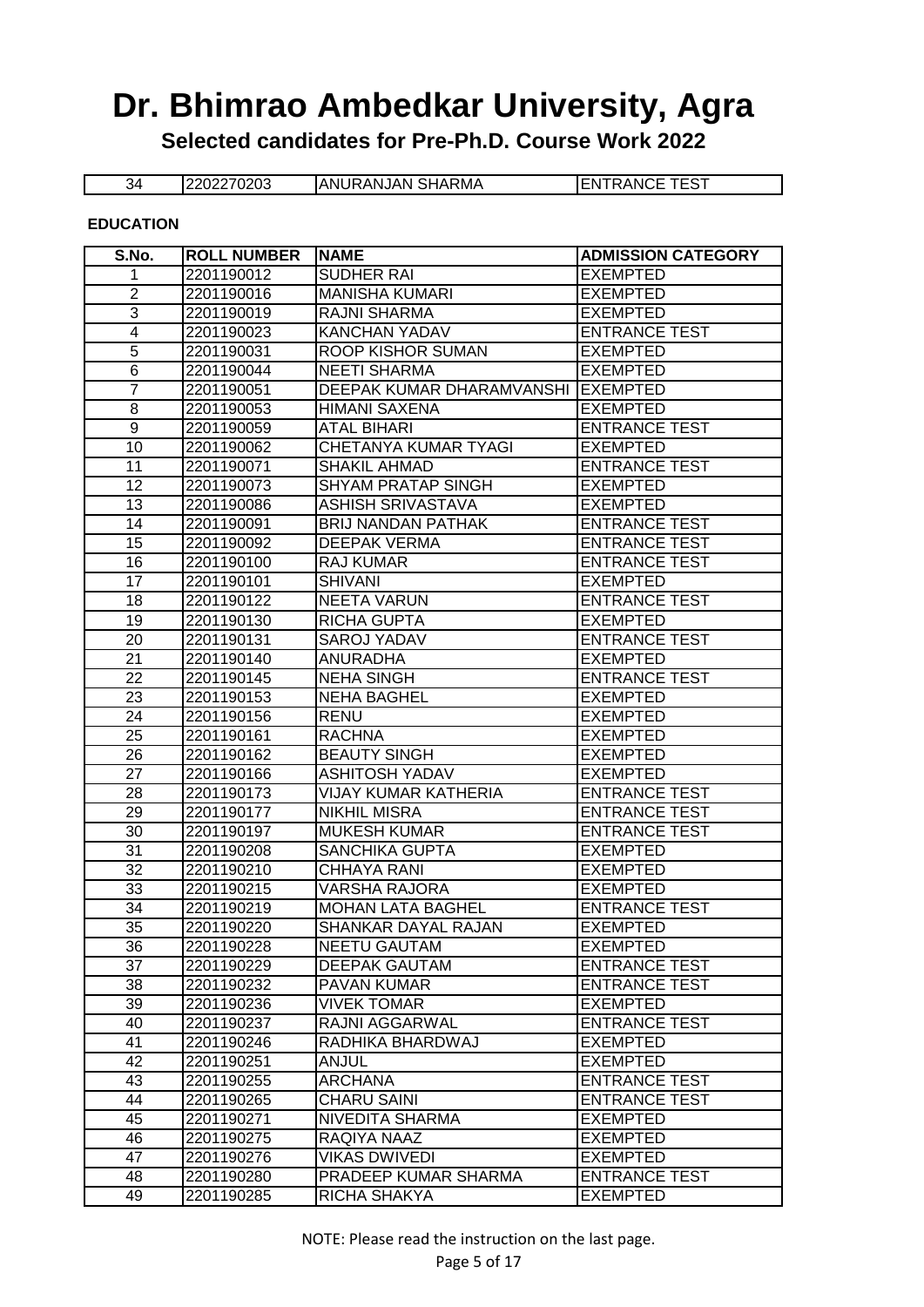**Selected candidates for Pre-Ph.D. Course Work 2022**

| 50 | 2201190292 | <b>AROHI SAXENA</b>       | <b>ENTRANCE TEST</b> |
|----|------------|---------------------------|----------------------|
| 51 | 2201190305 | <b>SHAILJA TRIPATHI</b>   | EXEMPTED             |
| 52 | 2201190313 | SANJIV KUMAR RATHOR       | EXEMPTED             |
| 53 | 2201190326 | ASHISH PALIWAL            | <b>ENTRANCE TEST</b> |
| 54 | 2201190335 | <b>SNEHA DIXIT</b>        | <b>ENTRANCE TEST</b> |
| 55 | 2201190337 | SANJEET SINGH             | <b>ENTRANCE TEST</b> |
| 56 | 2201190345 | JYOTI SRIVASTAVA          | EXEMPTED             |
| 57 | 2201190374 | RAKESH KUMAR KESHARI      | <b>ENTRANCE TEST</b> |
| 58 | 2201190386 | <b>HEMLATA DAKSH</b>      | EXEMPTED             |
| 59 | 2201190402 | <b>NITESH KUMARI</b>      | <b>ENTRANCE TEST</b> |
| 60 | 2201190418 | <b>RIMLA</b>              | <b>EXEMPTED</b>      |
| 61 | 2201190461 | <b>DURGESH KUMAR</b>      | <b>ENTRANCE TEST</b> |
| 62 | 2201190469 | <b>MANPREET KAUR</b>      | <b>ENTRANCE TEST</b> |
| 63 | 2201190476 | <b>SURENDRA KUMAR</b>     | <b>ENTRANCE TEST</b> |
| 64 | 2201190480 | <b>SHIVANI SINGH</b>      | <b>ENTRANCE TEST</b> |
| 65 | 2201190486 | <b>MANJU RATHORE</b>      | EXEMPTED             |
| 66 | 2201190500 | <b>NUTAN YADAV</b>        | <b>ENTRANCE TEST</b> |
| 67 | 2201190509 | <b>NEHA SHUKLA</b>        | EXEMPTED             |
| 68 | 2201190511 | AMITA CHAUDHARY           | <b>ENTRANCE TEST</b> |
| 69 | 2201190512 | JYOTI VERMA               | <b>ENTRANCE TEST</b> |
| 70 | 2201190513 | <b>CHANPREET KAUR</b>     | <b>EXEMPTED</b>      |
| 71 | 2205470018 | <b>MAHENDRA PAL SINGH</b> | <b>EXEMPTED</b>      |
| 72 | 2205470019 | <b>MAMTA SINGH VERMA</b>  | EXEMPTED             |
| 73 | 2205470022 | PANKAJ KUMAR              | <b>EXEMPTED</b>      |
| 74 | 2205480011 | <b>RAKESH KUMAR</b>       | EXEMPTED             |

#### **GEOGRAPHY**

| S.No.          | <b>ROLL NUMBER</b> | <b>NAME</b>                | <b>ADMISSION CATEGORY</b> |
|----------------|--------------------|----------------------------|---------------------------|
|                | 2204220002         | ANIL KUMAR                 | <b>ENTRANCE TEST</b>      |
| $\overline{2}$ | 2204220011         | VIJAY PRATAP               | EXEMPTED                  |
| 3              | 2204220012         | <b>AKHAND PRATAP SINGH</b> | EXEMPTED                  |
| 4              | 2204220015         | LOKENDRA SINGH             | EXEMPTED                  |
| 5              | 2204220031         | <b>RAKESH SINGH</b>        | <b>ENTRANCE TEST</b>      |
| $\overline{6}$ | 2204220032         | <b>MANISH KUMAR</b>        | <b>ENTRANCE TEST</b>      |
| 7              | 2204220036         | <b>ROOM SINGH</b>          | <b>ENTRANCE TEST</b>      |
| 8              | 2204220040         | <b>MADHUVALA</b>           | <b>ENTRANCE TEST</b>      |
| 9              | 2204220042         | SATYAM DUBEY               | <b>ENTRANCE TEST</b>      |
| 10             | 2204220054         | <b>PREM SHANKER TEWARI</b> | <b>EXEMPTED</b>           |
| 11             | 2204220057         | ASHWANI KUMAR GUPTA        | EXEMPTED                  |
| 12             | 2204220065         | SARAD UPADHYAY             | <b>ENTRANCE TEST</b>      |
| 13             | 2204220069         | AMIT SINGH                 | <b>ENTRANCE TEST</b>      |
| 14             | 2204220077         | KAILASH SHARMA             | <b>ENTRANCE TEST</b>      |
| 15             | 2204220079         | SAURABH SINGH              | <b>EXEMPTED</b>           |
| 16             | 2204220084         | ROHIT GAUTAM               | <b>EXEMPTED</b>           |
| 17             | 2204220086         | KAPIL KAUSHIK              | <b>EXEMPTED</b>           |
| 18             | 2204220089         | PAWAN KUMAR RATHAUR        | <b>ENTRANCE TEST</b>      |
| 19             | 2204220112         | <b>ASHUTOSH</b>            | <b>ENTRANCE TEST</b>      |
| 20             | 2204220114         | <b>ANJU SAHU</b>           | EXEMPTED                  |
| 21             | 2204220119         | <b>SACHIN NAUHWAR</b>      | <b>ENTRANCE TEST</b>      |
| 22             | 2204220125         | <b>MANISH JAYSAWAL</b>     | EXEMPTED                  |
| 23             | 2204220126         | RAM SINGH NISHAD           | EXEMPTED                  |
| 24             | 2204220138         | <b>NEERAJ KUMAR</b>        | <b>EXEMPTED</b>           |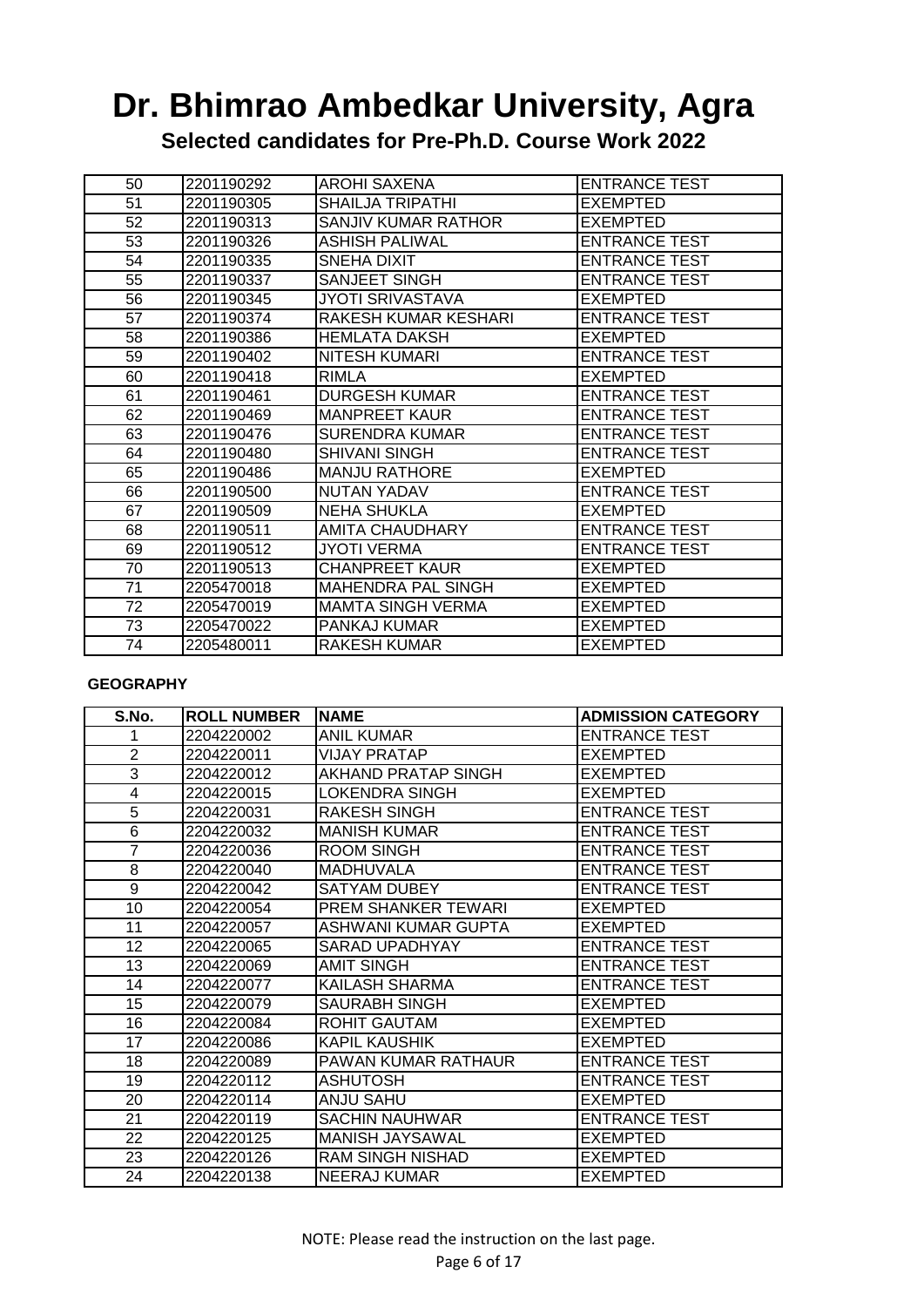**Selected candidates for Pre-Ph.D. Course Work 2022**

**PHYSICS**

| S.No.           | <b>ROLL NUMBER</b> | <b>NAME</b>               | <b>ADMISSION CATEGORY</b> |
|-----------------|--------------------|---------------------------|---------------------------|
| 1               | 2204370007         | <b>ROHIT KUMAR</b>        | <b>EXEMPTED</b>           |
| $\overline{2}$  | 2204370014         | <b>GAUTAM</b>             | <b>EXEMPTED</b>           |
| 3               | 2204370018         | RANJEET SINGH             | <b>EXEMPTED</b>           |
| 4               | 2204370030         | <b>SANJAY KUMAR</b>       | <b>EXEMPTED</b>           |
| 5               | 2204370041         | <b>SANTOSH KUMAR</b>      | <b>EXEMPTED</b>           |
| $\overline{6}$  | 2204370042         | <b>SAPNA CHAHAR</b>       | <b>EXEMPTED</b>           |
| 7               | 2204370062         | <b>MITESH SHAKYA</b>      | <b>EXEMPTED</b>           |
| 8               | 2204370064         | PRIYANKA MUDGAL           | <b>EXEMPTED</b>           |
| 9               | 2204370065         | ANUJ YADAV                | <b>EXEMPTED</b>           |
| 10              | 2204370077         | <b>HAWA SINGH</b>         | <b>EXEMPTED</b>           |
| 11              | 2204370083         | POOJA TYAGI               | <b>EXEMPTED</b>           |
| 12              | 2204370084         | YSHASHWANI KUMARI         | <b>EXEMPTED</b>           |
| 13              | 2204370086         | <b>VIJAY KAMAL YADAV</b>  | <b>EXEMPTED</b>           |
| 14              | 2204370091         | <b>ABHISHEK SOLANKI</b>   | <b>EXEMPTED</b>           |
| 15              | 2204370098         | SANJANA TAKKAR            | <b>EXEMPTED</b>           |
| 16              | 2204370116         | <b>PRIYANKA</b>           | <b>EXEMPTED</b>           |
| 17              | 2204370130         | VIKAS KUMAR RAJPUT        | <b>EXEMPTED</b>           |
| 18              | 2204370131         | <b>JOLLY SHARMA</b>       | <b>ENTRANCE TEST</b>      |
| 19              | 2204370132         | <b>HIMMAT SINGH MAHOR</b> | <b>EXEMPTED</b>           |
| 20              | 2204370134         | PURUSHOTTAM KUMAR         | <b>EXEMPTED</b>           |
| 21              | 2204370004         | <b>RASHMI</b>             | <b>EXEMPTED</b>           |
| 22              | 2204370140         | PANKAJ KUMAR KUSHWAH      | <b>EXEMPTED</b>           |
| 23              | 2204370145         | <b>GARIMA SINGH</b>       | <b>EXEMPTED</b>           |
| 24              | 2204370147         | PREKSHA DUBEY             | <b>ENTRANCE TEST</b>      |
| 25              | 2204370148         | <b>ALOK UPADHYAY</b>      | <b>ENTRANCE TEST</b>      |
| 26              | 2204370151         | <b>NAND KISHOR</b>        | <b>EXEMPTED</b>           |
| $\overline{27}$ | 2205480036         | <b>ASHUTOSH ASAULIYA</b>  | <b>EXEMPTED</b>           |
| 28              | 2205500137         | <b>RASHMI</b>             | <b>ENTRANCE TEST</b>      |

#### **POLITICAL SCIENCE**

| S.No.          | <b>ROLL NUMBER</b> | <b>NAME</b>               | <b>ADMISSION CATEGORY</b> |
|----------------|--------------------|---------------------------|---------------------------|
|                | 2202380013         | YASHASVI SHUKLA           | <b>EXEMPTED</b>           |
| $\overline{2}$ | 2202380014         | <b>ABHISHEK SINGH</b>     | EXEMPTED                  |
| 3              | 2202380015         | <b>SAURABH SINGH</b>      | <b>ENTRANCE TEST</b>      |
| 4              | 2202380022         | BRIJENDRA KUMAR MISRA     | <b>EXEMPTED</b>           |
| 5              | 2202380023         | <b>PUSHPENDRA</b>         | <b>EXEMPTED</b>           |
| 6              | 2202380027         | <b>ARADHANA DEVI</b>      | <b>EXEMPTED</b>           |
| 7              | 2202380031         | <b>NARENDRA KUMAR</b>     | <b>ENTRANCE TEST</b>      |
| 8              | 2202380032         | OMKAR KUMAR YADAV         | EXEMPTED                  |
| 9              | 2202380036         | <b>KULDEEP KUMAR</b>      | <b>EXEMPTED</b>           |
| 10             | 2202380037         | <b>NAVEEN</b>             | <b>EXEMPTED</b>           |
| 11             | 2202380038         | <b>KM ANUPAM</b>          | <b>EXEMPTED</b>           |
| 12             | 2202380045         | <b>RUBY RANI</b>          | EXEMPTED                  |
| 13             | 2202380046         | <b>ALOK KUMAR VERMA</b>   | <b>ENTRANCE TEST</b>      |
| 14             | 2202380052         | <b>JOGENDRA</b>           | <b>EXEMPTED</b>           |
| 15             | 2202380054         | <b>ARAVIND KUMAR</b>      | <b>ENTRANCE TEST</b>      |
| 16             | 2202380055         | <b>NAVEEN KUMAR</b>       | <b>EXEMPTED</b>           |
| 17             | 2202380056         | LOKENDER SINGH            | <b>EXEMPTED</b>           |
| 18             | 2202380058         | <b>VIMAL KUMAR MAURYA</b> | <b>ENTRANCE TEST</b>      |
| 19             | 2202380061         | <b>HEMLATA RANA</b>       | <b>ENTRANCE TEST</b>      |
| 20             | 2202380064         | NAMRATA TOMAR             | <b>ENTRANCE TEST</b>      |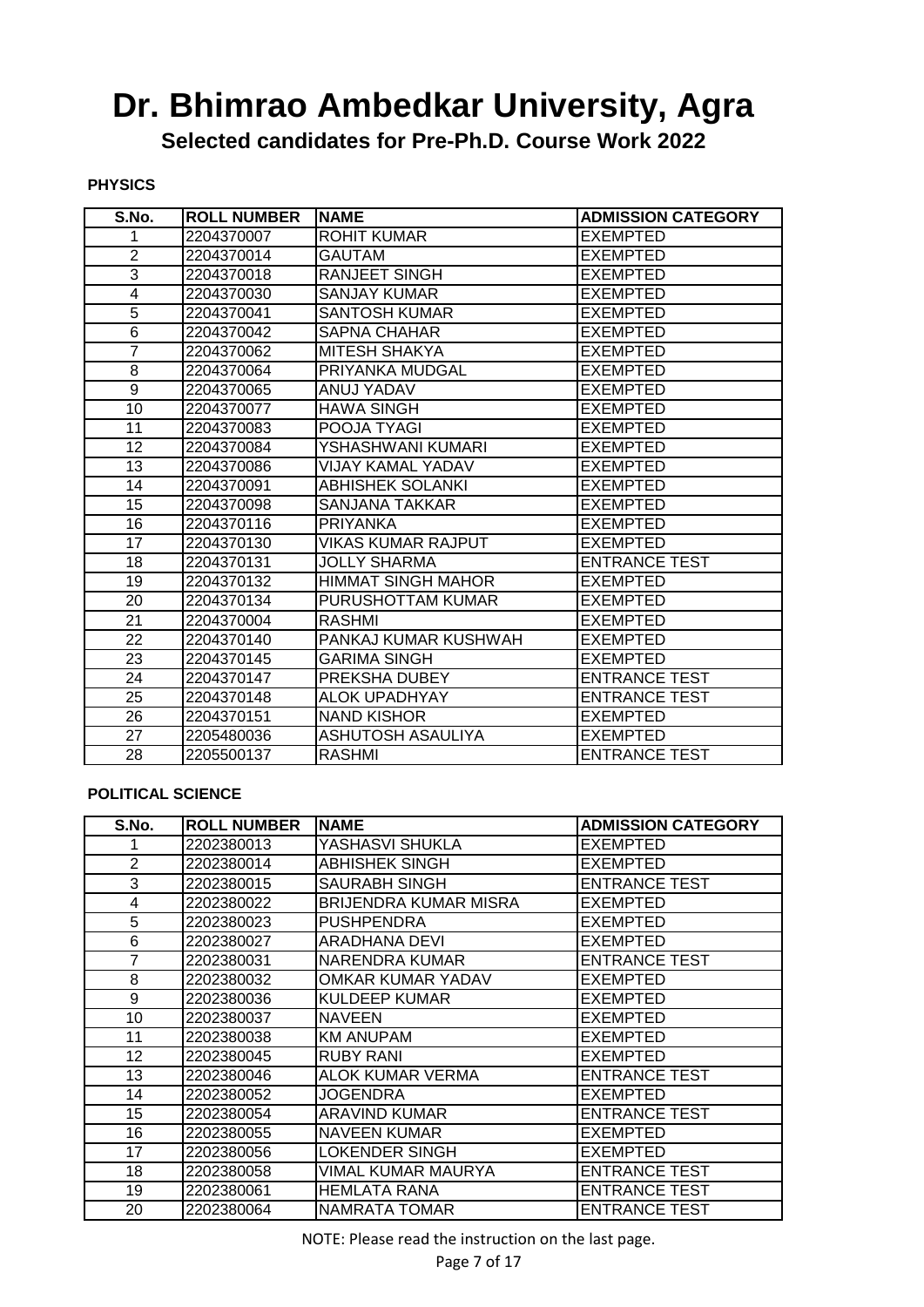**Selected candidates for Pre-Ph.D. Course Work 2022**

| 21              | 2202380069 | <b>NIKHIL GUPTA</b>          | <b>EXEMPTED</b>      |
|-----------------|------------|------------------------------|----------------------|
| 22              | 2202380075 | <b>RAKESH</b>                | <b>ENTRANCE TEST</b> |
| 23              | 2202380078 | <b>KM ANCHAL DEVI</b>        | <b>ENTRANCE TEST</b> |
| 24              | 2202380083 | <b>RITESH KUMAR</b>          | <b>EXEMPTED</b>      |
| $\overline{25}$ | 2202380090 | <b>SHWETA JHA</b>            | <b>ENTRANCE TEST</b> |
| 26              | 2202380095 | PRATUSH KUMAR SINGH          | <b>ENTRANCE TEST</b> |
| 27              | 2202380097 | HARI BALLABH SHARMA          | <b>ENTRANCE TEST</b> |
| 28              | 2202380100 | PREM KUMAR                   | <b>EXEMPTED</b>      |
| 29              | 2202380103 | <b>NATTHU SINGH</b>          | <b>EXEMPTED</b>      |
| 30              | 2202380104 | YUDHISHTHIR KAUSHIK          | <b>ENTRANCE TEST</b> |
| 31              | 2202380108 | <b>SATISH KUMAR</b>          | <b>ENTRANCE TEST</b> |
| 32              | 2202380113 | <b>VIVEKANAND</b>            | <b>ENTRANCE TEST</b> |
| 33              | 2202380114 | PINKI KUMARI                 | <b>EXEMPTED</b>      |
| $\overline{34}$ | 2202380121 | <b>ANIL KOTWAL</b>           | <b>ENTRANCE TEST</b> |
| 35              | 2202380122 | RAJENDRA KUMAR               | <b>EXEMPTED</b>      |
| 36              | 2202380129 | <b>DEEPAK SISODIYA</b>       | <b>EXEMPTED</b>      |
| $\overline{37}$ | 2202380130 | <b>JYOTI SINGH CHAUDHARY</b> | <b>ENTRANCE TEST</b> |
| 38              | 2202380131 | <b>VED PRAKASH</b>           | <b>ENTRANCE TEST</b> |
| $\overline{39}$ | 2202380135 | <b>VIKAS KUMAR</b>           | <b>ENTRANCE TEST</b> |
| 40              | 2202380139 | AYUSH KUMAR SHUKLA           | <b>EXEMPTED</b>      |
| 41              | 2202380142 | <b>HIMANSHU RAI</b>          | <b>EXEMPTED</b>      |
| 42              | 2202380162 | <b>JITENDRA SAHNI</b>        | <b>ENTRANCE TEST</b> |
| $\overline{43}$ | 2202380166 | <b>RASHID KHAN</b>           | <b>ENTRANCE TEST</b> |
| 44              | 2202380173 | <b>VIKASH KUMAR SINGH</b>    | <b>EXEMPTED</b>      |
| 45              | 2202380178 | <b>SUJATA KUMARI</b>         | <b>ENTRANCE TEST</b> |
| 46              | 2202380183 | <b>SHARAD YADAV</b>          | <b>ENTRANCE TEST</b> |
| 47              | 2202380186 | PRADYUMN SHARMA              | <b>ENTRANCE TEST</b> |
| 48              | 2202380187 | <b>AJAY SHUKLA</b>           | <b>ENTRANCE TEST</b> |
| 49              | 2202380203 | <b>SUMIT SHERWAT</b>         | <b>EXEMPTED</b>      |
| 50              | 2202380204 | <b>HEM SINGH</b>             | <b>ENTRANCE TEST</b> |
| $\overline{51}$ | 2202380206 | <b>SUMIT GUPTA</b>           | <b>ENTRANCE TEST</b> |
| 52              | 2202380210 | <b>NARESH CHARAN</b>         | <b>EXEMPTED</b>      |
| $\overline{53}$ | 2202380211 | <b>NAKUL SHARMA</b>          | <b>ENTRANCE TEST</b> |
| $\overline{54}$ | 2202380212 | PUSHPENDRA KUMAR             | <b>EXEMPTED</b>      |
| 55              | 2202380214 | <b>NEETA</b>                 | <b>ENTRANCE TEST</b> |
| 56              | 2202380216 | <b>VIJAY SHEKHAR</b>         | <b>EXEMPTED</b>      |
| 57              | 2202380219 | <b>ARTI SOLANKI</b>          | <b>ENTRANCE TEST</b> |
| 58              | 2202380221 | <b>KRISHNA KUMARI</b>        | <b>EXEMPTED</b>      |
| 59              | 2202380223 | AMRITA SRIVASTAVA            | <b>EXEMPTED</b>      |

#### **MILITARY SCIENCE**

| S.No. | . NUMBER<br>IROLL | <b>INAME</b>              | <b>ADMISSION CATEGORY</b> |
|-------|-------------------|---------------------------|---------------------------|
|       | 2205480050        | <b>SARASWAT</b><br>IKAPII | τ⊏Γ<br>. —<br>XHMP        |

#### **PHILOSOPHY**

| S.No. | <b>IROLL NUMBER</b> | <b>INAME</b>             | <b>IADMISSION CATEGORY</b> |
|-------|---------------------|--------------------------|----------------------------|
|       | 2208350008          | <b>I</b> GURUPRIYA PAVAN | IENTRANCE TEST             |
|       | '2205480033         | IBHOOPENDRA KUMAR        | <b>I</b> ENTRANCE TEST     |

#### **ZOOLOGY**

| S.No. | <b>IROLL NUMBER</b> | <b>INAME</b>       | <b>ADMISSION CATEGORY</b> |
|-------|---------------------|--------------------|---------------------------|
|       | 12203460005         | ISURABHI BHARADWAJ | <b>IENTRANCE TEST</b>     |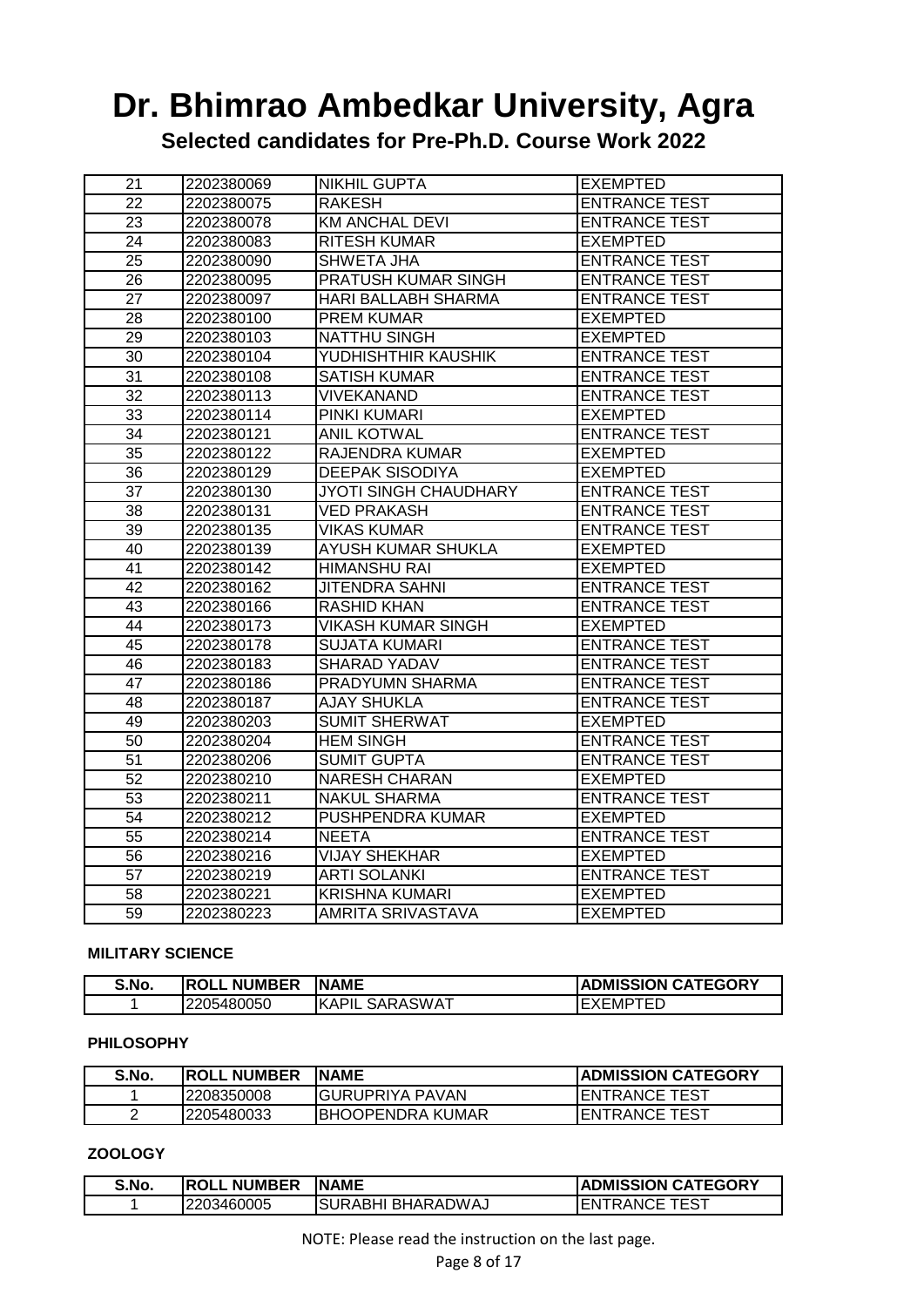**Selected candidates for Pre-Ph.D. Course Work 2022**

| $\overline{2}$  | 2203460006 | PRIYANKA SHARMA            | <b>ENTRANCE TEST</b> |
|-----------------|------------|----------------------------|----------------------|
| 3               | 2203460007 | <b>GULSHBA</b>             | <b>EXEMPTED</b>      |
| 4               | 2203460008 | TANMAY KUMAR               | <b>ENTRANCE TEST</b> |
| 5               | 2203460009 | <b>RAHUL KUMAR</b>         | <b>ENTRANCE TEST</b> |
| 6               | 2203460010 | <b>AJIT KUMAR</b>          | <b>ENTRANCE TEST</b> |
| $\overline{7}$  | 2203460011 | <b>KIRTI RATHORE</b>       | <b>ENTRANCE TEST</b> |
| 8               | 2203460015 | <b>DEEKSHA SINGH</b>       | <b>EXEMPTED</b>      |
| 9               | 2203460016 | <b>NITISH SINGH KUNTAL</b> | <b>ENTRANCE TEST</b> |
| 10              | 2203460017 | ANURAG YADAV               | <b>ENTRANCE TEST</b> |
| 11              | 2203460018 | <b>ANJALI KUMARI</b>       | <b>ENTRANCE TEST</b> |
| 12              | 2203460020 | NISHA FAUZDAR              | <b>ENTRANCE TEST</b> |
| 13              | 2203460023 | <b>SONAM SAGAR</b>         | <b>EXEMPTED</b>      |
| 14              | 2203460024 | <b>HEMA RAJPUT</b>         | <b>ENTRANCE TEST</b> |
| 15              | 2203460025 | <b>NIDHI SHARMA</b>        | <b>ENTRANCE TEST</b> |
| 16              | 2203460026 | <b>SWATI AGRAWAL</b>       | <b>ENTRANCE TEST</b> |
| $\overline{17}$ | 2203460031 | AAKANKSHA SAXENA           | <b>EXEMPTED</b>      |
| 18              | 2203460035 | POONAM SHARMA              | <b>ENTRANCE TEST</b> |
| 19              | 2203460037 | <b>AVINASH YADAV</b>       | <b>ENTRANCE TEST</b> |
| $\overline{20}$ | 2203460040 | <b>MADHURI KUMARI</b>      | <b>EXEMPTED</b>      |
| 21              | 2203460041 | <b>NISHU YADAV</b>         | <b>EXEMPTED</b>      |
| 22              | 2203460044 | SANGEETA DHAKAREY          | <b>EXEMPTED</b>      |
| 23              | 2203460045 | <b>DIKSHA SINGH</b>        | <b>EXEMPTED</b>      |
| 24              | 2203460048 | <b>NIKITA GAUTAM</b>       | <b>ENTRANCE TEST</b> |
| $\overline{25}$ | 2203460049 | PRIYANKA KUMARI            | <b>EXEMPTED</b>      |
| 26              | 2203460060 | <b>PRANJULI Tomar</b>      | <b>EXEMPTED</b>      |
| 27              | 2203460061 | <b>KALPANA SINGH</b>       | <b>EXEMPTED</b>      |
| 28              | 2203460070 | <b>BHAVANA</b>             | <b>EXEMPTED</b>      |
| 29              | 2203460074 | <b>ANJU DAGOR</b>          | <b>ENTRANCE TEST</b> |
| 30              | 2203460077 | <b>ARCHANA SARASWAT</b>    | <b>EXEMPTED</b>      |
| 31              | 2203460085 | YADVENDRA SINGH            | <b>EXEMPTED</b>      |
| $\overline{32}$ | 2203460086 | <b>PRINCEE</b>             | <b>ENTRANCE TEST</b> |
| 33              | 2203460087 | RAJANI                     | <b>EXEMPTED</b>      |
| 34              | 2203460098 | <b>KUMARI PUJA</b>         | <b>EXEMPTED</b>      |
| 35              | 2203460099 | RADHIKA AGARWAL JAIN       | <b>ENTRANCE TEST</b> |
| 36              | 2203460106 | <b>KM MONIKA</b>           | <b>ENTRANCE TEST</b> |
| 37              | 2203460109 | PRATIKSHA SHARMA           | <b>EXEMPTED</b>      |
| 38              | 2203460118 | SHELJA BAGHEL              | <b>ENTRANCE TEST</b> |
| 39              | 2203460120 | <b>NEETA KUMARI</b>        | <b>ENTRANCE TEST</b> |
| 40              | 2203460125 | <b>HANSHIKA SINGH</b>      | <b>ENTRANCE TEST</b> |
| 41              | 2203460127 | <b>NEETU SHARMA</b>        | <b>ENTRANCE TEST</b> |
| 42              | 2203460129 | <b>ABHISHEK VERMA</b>      | <b>ENTRANCE TEST</b> |
| 43              | 2203460152 | <b>MEENAKSHI PIPPAL</b>    | <b>ENTRANCE TEST</b> |
| 44              | 2203460161 | PALLAVI VYAS               | <b>ENTRANCE TEST</b> |
| 45              | 2203460162 | <b>KARUNA KHIRWAR</b>      | <b>EXEMPTED</b>      |
| 46              | 2203460163 | <b>BABUDDIN AHMAD</b>      | <b>ENTRANCE TEST</b> |
| 47              | 2203460169 | PRATIBHA GAUTAM            | <b>ENTRANCE TEST</b> |
| 48              | 2203460177 | SALMAN KHAN                | <b>EXEMPTED</b>      |
| 49              | 2203460178 | LATA FAUZDAR               | <b>ENTRANCE TEST</b> |
| 50              | 2203460180 | RASHMI YADAV               | <b>EXEMPTED</b>      |
| 51              | 2203460183 | JUHI GUPTA                 | <b>ENTRANCE TEST</b> |
| 52              | 2203460185 | <b>BHAVNA SHARMA</b>       | <b>ENTRANCE TEST</b> |
| 53              | 2203460188 | SANJAY SINGH CHANDRA       | <b>EXEMPTED</b>      |
| 54              | 2205470018 | <b>MAHENDRA PAL SINGH</b>  | <b>EXEMPTED</b>      |
|                 |            |                            |                      |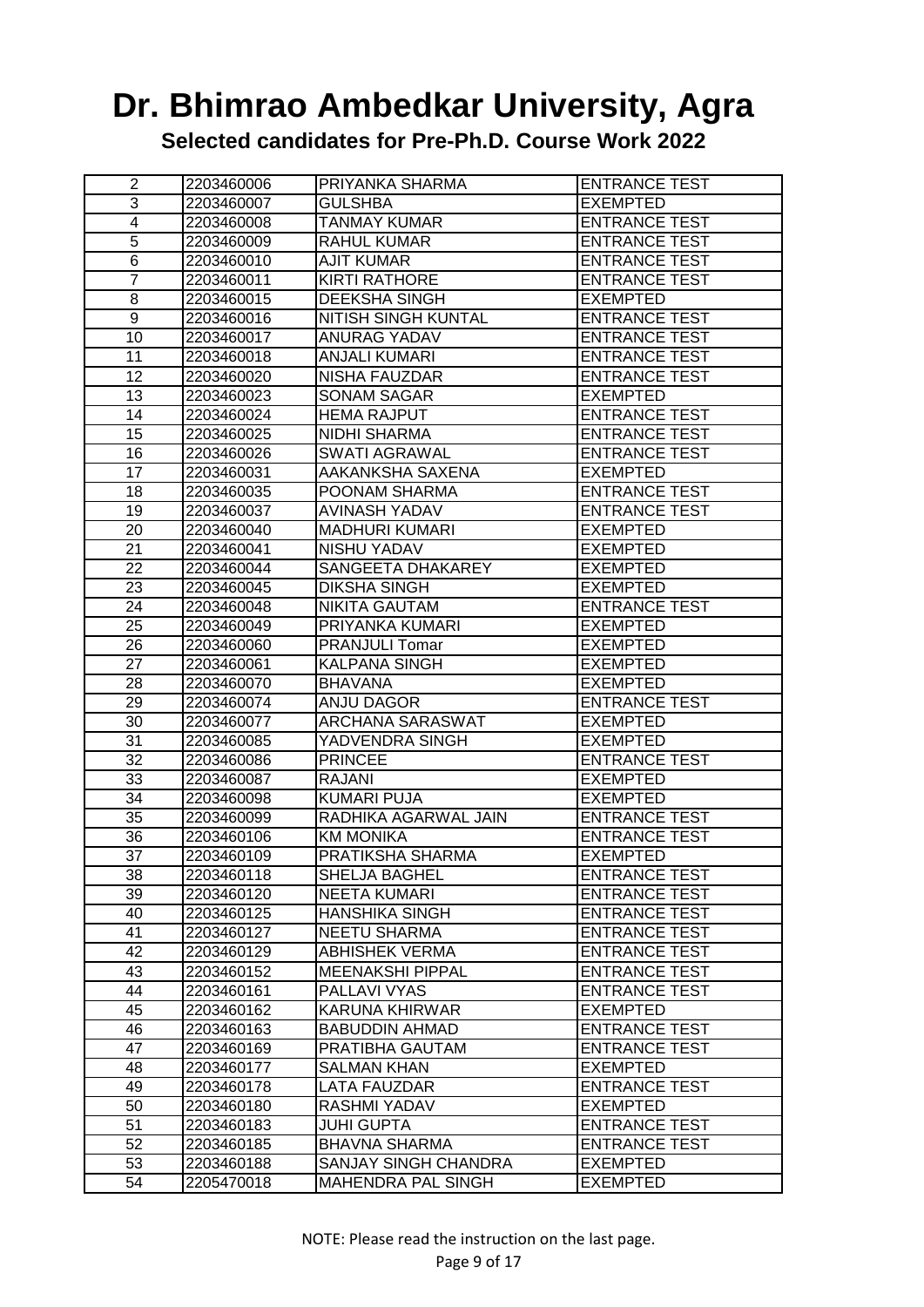**Selected candidates for Pre-Ph.D. Course Work 2022**

#### **PHYSICAL EDUCATION**

| S.No. | <b>ROLL NUMBER</b> | <b>NAME</b>             | <b>ADMISSION CATEGORY</b> |
|-------|--------------------|-------------------------|---------------------------|
|       | 2202360001         | VIJAY SHANKER           | <b>EXEMPTED</b>           |
| 2     | 2202360008         | ANGAD PRASAD YADAV      | <b>EXEMPTED</b>           |
| 3     | 2202360011         | <b>RATAN LAL</b>        | <b>ENTRANCE TEST</b>      |
| 4     | 2202360026         | <b>ANUJ KUMAR VERMA</b> | <b>ENTRANCE TEST</b>      |
| 5     | 2202360027         | DEVENDRA YADAV          | <b>ENTRANCE TEST</b>      |
| 6     | 2202360043         | <b>HEMRAJ</b>           | <b>EXEMPTED</b>           |
| 7     | 2202360049         | DHARAMVEER SINGH YADAV  | <b>EXEMPTED</b>           |
| 8     | 2202360056         | ALOK KATARA             | <b>EXEMPTED</b>           |
| 9     | 2202360058         | RAVI SHANKER SINGH      | EXEMPTED                  |
| 10    | 2202360062         | NITESH KUMAR SHARMA     | <b>EXEMPTED</b>           |
| 11    | 2202360081         | ANUJ KUMAR              | <b>ENTRANCE TEST</b>      |
| 12    | 2202360083         | <b>ADITYA ANAND</b>     | <b>ENTRANCE TEST</b>      |
| 13    | 2202360088         | <b>SUNDAR PAL</b>       | <b>ENTRANCE TEST</b>      |
| 14    | 2202360091         | PRAVENDRA KUMAR         | <b>ENTRANCE TEST</b>      |
| 15    | 2202360092         | <b>ASHISH KUMAR</b>     | <b>ENTRANCE TEST</b>      |
| 16    | 2202360094         | <b>SAVITA</b>           | <b>EXEMPTED</b>           |
| 17    | 2202360127         | PRIYANKA VARUN          | <b>ENTRANCE TEST</b>      |
| 18    | 2202360133         | ANAND KUMAR SINGH       | <b>EXEMPTED</b>           |

#### **LIBRARY AND INFORMATION SCIENCE**

| S.No. | <b>IROLL NUMBER</b> | <b>INAME</b>         | <b>IADMISSION CATEGORY</b> |
|-------|---------------------|----------------------|----------------------------|
|       | 12205280008         | IAKHIL SHARMA        | <b>IENTRANCE TEST</b>      |
|       | 12205280019         | <b>IHIRESH KUMAR</b> | IEXEMPTED                  |
|       | 12205280021         | IKAILASH             | <b>IENTRANCE TEST</b>      |
|       | 12205470032         | ISHIVI DWIVEDI       | <b>IENTRANCE TEST</b>      |

#### **LINGUISTICS**

| S.No. | <b>ROLL NUMBER</b> | <b>INAME</b>              | <b>ADMISSION CATEGORY</b> |
|-------|--------------------|---------------------------|---------------------------|
|       | 2206290005         | IROSHAN RAJ               | <b>ENTRANCE TEST</b>      |
| າ     | 2206290007         | <b>I</b> KESHARI NANDAN   | <b>IENTRANCE TEST</b>     |
| 3     | 2206290008         | <b>UPAMA SINHA</b>        | <b>ENTRANCE TEST</b>      |
|       | 2206290009         | IMALIKA NAGPAL            | <b>ENTRANCE TEST</b>      |
| 5     | 2206290013         | <b>INEERAV MATHUR</b>     | <b>IENTRANCE TEST</b>     |
| 6     | 2206290019         | <b>ANUPAM SHRIVASTAVA</b> | <b>ENTRANCE TEST</b>      |
|       | 2206290021         | <b>SUMITRA MISHRA</b>     | <b>ENTRANCE TEST</b>      |

#### **STATISTICS**

| S.No. | <b>ROLL NUMBER</b> | <b>NAME</b>                | <b>ADMISSION CATEGORY</b> |
|-------|--------------------|----------------------------|---------------------------|
|       | 2205440001         | <b>TIKENDRA SHARMA</b>     | <b>ENTRANCE TEST</b>      |
| 2     | 2205440002         | <b>MANU JAIN</b>           | <b>ENTRANCE TEST</b>      |
| 3     | 2205440004         | <b>DURGESH</b>             | <b>ENTRANCE TEST</b>      |
| 4     | 2205440005         | <b>ANSHUL SHARMA</b>       | <b>ENTRANCE TEST</b>      |
| 5     | 2205440006         | <b>DELESH PRATAP SINGH</b> | <b>ENTRANCE TEST</b>      |
| 6     | 2205440008         | <b>ABHISHEK SINGH</b>      | <b>ENTRANCE TEST</b>      |
|       | 2205440011         | <b>RITU AGARWAL</b>        | <b>ENTRANCE TEST</b>      |
| 8     | 2205440014         | SAKSHI SINGH               | <b>EXEMPTED</b>           |
| 9     | 2205440017         | <b>UMA CHAUHAN</b>         | <b>EXEMPTED</b>           |
| 10    | 2205440021         | POOJA PALLAVI              | <b>ENTRANCE TEST</b>      |
| 11    | 2205440024         | YASHASVI YADAV             | <b>ENTRANCE TEST</b>      |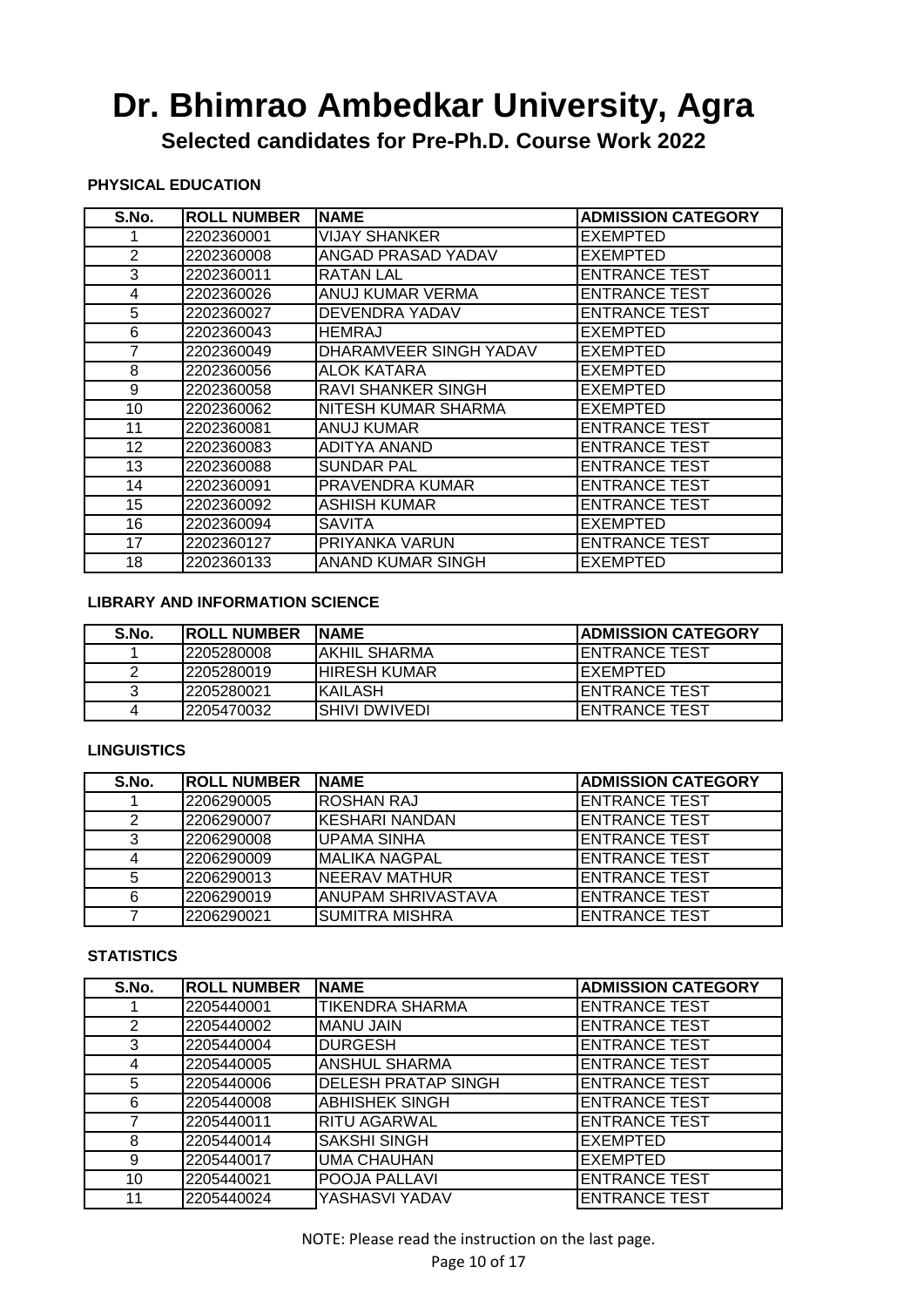**Selected candidates for Pre-Ph.D. Course Work 2022**

|    | 12205440030 | IANKUR KUMAR           | IEXEMPTED             |
|----|-------------|------------------------|-----------------------|
| 13 | 12205440032 | IANKIT BABU            | IEXEMPTED             |
| 14 | 12205440033 | ISHIVANGI KRISHNA GAUR | <b>IENTRANCE TEST</b> |
| 15 | 12205440034 | IPRAGATI SHARMA        | <b>IENTRANCE TEST</b> |

#### **MATHEMATICS**

| S.No. | <b>ROLL NUMBER</b> | <b>NAME</b>             | <b>ADMISSION CATEGORY</b> |
|-------|--------------------|-------------------------|---------------------------|
|       | 2201310007         | <b>VIVEK KUMAR</b>      | <b>EXEMPTED</b>           |
| 2     | 2201310011         | PUSHPANJALI SHAMI       | <b>EXEMPTED</b>           |
| 3     | 2201310012         | <b>DIPIKA SHARMA</b>    | <b>EXEMPTED</b>           |
| 4     | 2201310027         | <b>ANJALI SHARMA</b>    | <b>EXEMPTED</b>           |
| 5     | 2201310031         | <b>VIPIN KUMAR</b>      | <b>EXEMPTED</b>           |
| 6     | 2201310032         | SATVANT KUMAR YADAV     | <b>EXEMPTED</b>           |
| 7     | 2201310047         | PIYUSH PACHURI          | <b>EXEMPTED</b>           |
| 8     | 2201310062         | <b>VIVEK YADAV</b>      | <b>EXEMPTED</b>           |
| 9     | 2201310077         | <b>RAM KISHOR</b>       | <b>EXEMPTED</b>           |
| 10    | 2201310114         | <b>ANIL KUMAR TOMAR</b> | <b>EXEMPTED</b>           |
| 11    | 2201310138         | <b>MANISH GOKANI</b>    | <b>ENTRANCE TEST</b>      |
| 12    | 2201310140         | <b>NASHEEM KHAN</b>     | <b>EXEMPTED</b>           |
| 13    | 2201310149         | <b>TARUSHI SHARMA</b>   | <b>ENTRANCE TEST</b>      |

#### **AGRICULTURE CHEMISTRY & SOIL SCIENCE**

| S.No. | <b>ROLL NUMBER</b> | <b>NAME</b>               | <b>ADMISSION CATEGORY</b> |
|-------|--------------------|---------------------------|---------------------------|
|       | 2208020002         | RAHUL KUMAR CHAUBEY       | <b>ENTRANCE TEST</b>      |
| 2     | 2208020003         | <b>SHASHANK GAUR</b>      | <b>ENTRANCE TEST</b>      |
| 3     | 2208020004         | <b>MANOJ KUMAR</b>        | <b>ENTRANCE TEST</b>      |
| 4     | 2208020013         | <b>ANIL KUMAR SAHU</b>    | <b>ENTRANCE TEST</b>      |
| 5     | 2208020015         | <b>KUSHAL PAL SINGH</b>   | <b>ENTRANCE TEST</b>      |
| 6     | 2208020017         | <b>RAM KISHOR GOSWAMI</b> | <b>ENTRANCE TEST</b>      |
|       | 2208020018         | <b>JAVID ALI</b>          | <b>ENTRANCE TEST</b>      |
| 8     | 2208020019         | <b>RITESH SINGH</b>       | <b>ENTRANCE TEST</b>      |
| 9     | 2208020020         | <b>ANKUR CHAURASIYA</b>   | <b>ENTRANCE TEST</b>      |
| 10    | 2208020024         | <b>ROSINKG</b>            | <b>EXEMPTED</b>           |

#### **AGRICULTURE - AGRONOMY**

| S.No.         | <b>ROLL NUMBER</b> | <b>NAME</b>                  | <b>ADMISSION CATEGORY</b> |
|---------------|--------------------|------------------------------|---------------------------|
|               | 2208030001         | <b>AKHILESH KUMAR SINGH</b>  | <b>ENTRANCE TEST</b>      |
| $\mathcal{P}$ | 2208030003         | SHASHI BHOOSHAN SINGH        | <b>ENTRANCE TEST</b>      |
| 3             | 2208030019         | <b>VIRENDRA PRATAP VERMA</b> | <b>ENTRANCE TEST</b>      |
| 4             | 2208030023         | <b>KISHAN KUMAR</b>          | <b>ENTRANCE TEST</b>      |
| 5             | 2208030042         | <b>VIPIN KUMAR</b>           | <b>ENTRANCE TEST</b>      |
| 6             | 2208030045         | <b>VIJAY SINGH MEENA</b>     | <b>ENTRANCE TEST</b>      |
|               | 2208030050         | <b>VIRENDRA SINGH</b>        | <b>ENTRANCE TEST</b>      |
| 8             | 2208030052         | <b>HARISH KUMAR</b>          | <b>ENTRANCE TEST</b>      |
| 9             | 2208030058         | <b>ANIL KUMAR</b>            | <b>ENTRANCE TEST</b>      |
| 10            | 2208030059         | SHALENDRA KUMAR VERMA        | <b>ENTRANCE TEST</b>      |
| 11            | 2208030064         | <b>RINKU KUMAR</b>           | <b>ENTRANCE TEST</b>      |

#### **AGRICULTURE - ANIMAL HUSBANDRY & DAIRYING**

| S.No. | <b>ROLL NUMBER</b> | <b>INAME</b> | <b>ADMISSION CATEGORY</b> |
|-------|--------------------|--------------|---------------------------|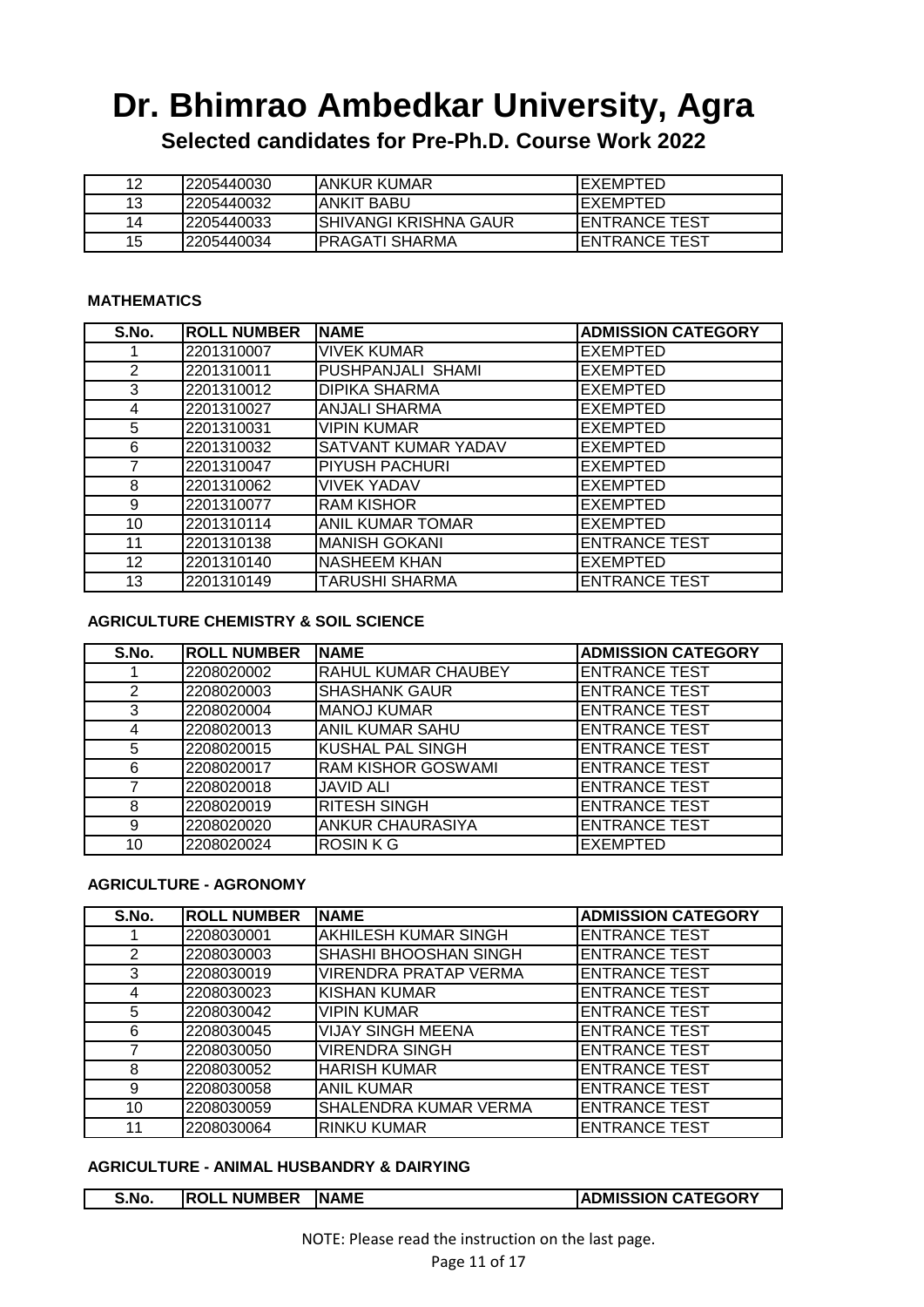**Selected candidates for Pre-Ph.D. Course Work 2022**

|   | 2208040003 | <b>SHRI KRISHAN</b>        | <b>ENTRANCE TEST</b>  |
|---|------------|----------------------------|-----------------------|
| 2 | 2208040006 | <b>DHARVENDRA</b>          | <b>EXEMPTED</b>       |
| 3 | 2208040010 | <b>I</b> RAJESH SINGH      | <b>ENTRANCE TEST</b>  |
| 4 | 2208040013 | IANUJ PARIHAR              | <b>ENTRANCE TEST</b>  |
| 5 | 2208040014 | UPENDRA DWIVEDI            | <b>IENTRANCE TEST</b> |
| 6 | 2208040017 | <b>GOPAL YADAV</b>         | <b>ENTRANCE TEST</b>  |
|   | 2208040020 | IARJUN LAL KAKRALIYA       | <b>ENTRANCE TEST</b>  |
| 8 | 2208040027 | <b>VISHWA PRATAP SINGH</b> | <b>ENTRANCE TEST</b>  |
| 9 | 2208040030 | IMEETHA LAL MEENA          | <b>ENTRANCE TEST</b>  |

#### **AGRICULTURE - ENTAMOLOGY**

| S.No. | <b>IROLL NUMBER</b> | <b>INAME</b>          | <b>ADMISSION CATEGORY</b> |
|-------|---------------------|-----------------------|---------------------------|
|       | 2208080001          | IKRISHNA KUMAR MAURYA | IEXEMPTED                 |
|       | 12208080003         | IVIKAS YADAV          | <b>IENTRANCE TEST</b>     |
|       | 2208080006          | IAMAR NATH VFRMA      | <b>IENTRANCE TEST</b>     |

#### **SOCIAL WORK**

| S.No. | <b>IROLL NUMBER</b> | INAME           | <b>IADMISSION CATEGORY</b> |
|-------|---------------------|-----------------|----------------------------|
|       | 12203420006         | ISWATI RAJPUT   | <b>IENTRANCE</b>           |
|       | 12203420016         | INARESH KUMAR   | IEXEMPTED                  |
|       | 12203420037         | ISANDHYA KUMARI | IEXEMPTED                  |

#### **BOTANY**

| S.No.          | <b>ROLL NUMBER</b> | <b>NAME</b>                | <b>ADMISSION CATEGORY</b> |
|----------------|--------------------|----------------------------|---------------------------|
| 1              | 2205110007         | <b>DIVYA PATHAK</b>        | EXEMPTED                  |
| $\overline{2}$ | 2205110018         | ASMITA CHAUDHARY           | <b>ENTRANCE TEST</b>      |
| 3              | 2205110021         | <b>AVINASH JAIN</b>        | <b>ENTRANCE TEST</b>      |
| 4              | 2205110027         | <b>MOHIT SINGHAL</b>       | <b>ENTRANCE TEST</b>      |
| $\overline{5}$ | 2205110033         | AKANKSHA VERMA             | <b>ENTRANCE TEST</b>      |
| 6              | 2205110034         | <b>NEETU</b>               | EXEMPTED                  |
| $\overline{7}$ | 2205110041         | TARNIJA SHAHI              | <b>ENTRANCE TEST</b>      |
| 8              | 2205110045         | <b>SHIVANI SINGH</b>       | <b>ENTRANCE TEST</b>      |
| 9              | 2205110047         | <b>BHUVAN SAXENA</b>       | EXEMPTED                  |
| 10             | 2205110048         | <b>BHANU AGARWAL</b>       | <b>ENTRANCE TEST</b>      |
| 11             | 2205110054         | ANJALI SINGH               | <b>EXEMPTED</b>           |
| 12             | 2205110059         | <b>MONIKA</b>              | EXEMPTED                  |
| 13             | 2205110060         | <b>JAYDEV OJHA</b>         | EXEMPTED                  |
| 14             | 2205110063         | SATENDRA SINGH KAUSHAL     | <b>ENTRANCE TEST</b>      |
| 15             | 2205110074         | <b>MANISH SHARMA</b>       | <b>ENTRANCE TEST</b>      |
| 16             | 2205110081         | NARENDRA SINGH BHADORIA    | EXEMPTED                  |
| 17             | 2205110091         | <b>MITESH MOHAN SHARMA</b> | <b>ENTRANCE TEST</b>      |
| 18             | 2205110096         | PREM PRATAP SINGH          | EXEMPTED                  |
| 19             | 2205110097         | <b>EKTA SINGH</b>          | <b>ENTRANCE TEST</b>      |
| 20             | 2205110104         | PUNIT VRSHNEY              | <b>ENTRANCE TEST</b>      |
| 21             | 2205110113         | POOJA SAKYA                | <b>EXEMPTED</b>           |
| 22             | 2205110116         | SHIVANGI SHARMA            | <b>ENTRANCE TEST</b>      |
| 23             | 2205110117         | ANURAG SHARMA              | <b>ENTRANCE TEST</b>      |
| 24             | 2205110121         | <b>RUCHI</b>               | <b>ENTRANCE TEST</b>      |

#### **CHEMISTRY**

| S.No | <b>ROLL NUMBER</b> | <b>INAME</b> | <b>ADMISSION CATEGORY</b> |
|------|--------------------|--------------|---------------------------|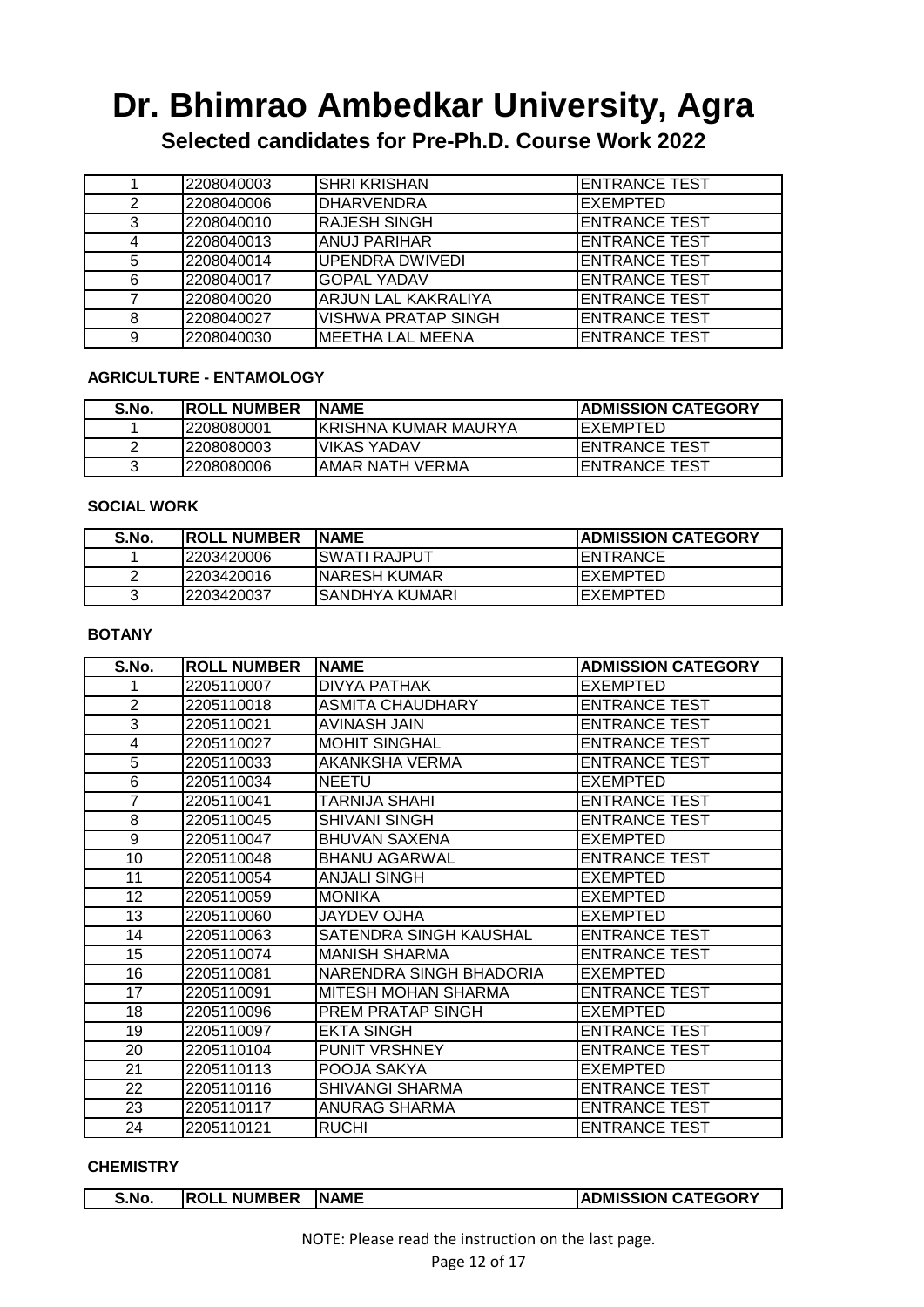**Selected candidates for Pre-Ph.D. Course Work 2022**

| 1              | 2203120003 | <b>MEGHNA TEWARI</b>   | <b>ENTRANCE TEST</b> |
|----------------|------------|------------------------|----------------------|
| $\overline{2}$ | 2203120010 | <b>BHARATI</b>         | <b>ENTRANCE TEST</b> |
| 3              | 2203120023 | <b>MANOJ SHARMA</b>    | <b>ENTRANCE TEST</b> |
| 4              | 2203120028 | SANJEEV PORWAL         | EXEMPTED             |
| 5              | 2203120031 | <b>JAY GAUTAM</b>      | <b>ENTRANCE TEST</b> |
| 6              | 2203120035 | TERSEM RAJ BHADWAL     | <b>ENTRANCE TEST</b> |
| 7              | 2203120038 | RAHUL SINGH            | EXEMPTED             |
| 8              | 2203120043 | <b>DEEPTI SHARMA</b>   | EXEMPTED             |
| 9              | 2203120044 | PREETI YADAV           | <b>EXEMPTED</b>      |
| 10             | 2203120045 | <b>PANCHAM KUMAR</b>   | EXEMPTED             |
| 11             | 2203120046 | <b>SHIKHA</b>          | <b>EXEMPTED</b>      |
| 12             | 2203120047 | <b>BHAVANA</b>         | EXEMPTED             |
| 13             | 2203120055 | RAVINDRA SINGH         | <b>ENTRANCE TEST</b> |
| 14             | 2203120056 | AMAN JAIN              | <b>ENTRANCE TEST</b> |
| 15             | 2203120066 | <b>SHWETA VERMA</b>    | <b>ENTRANCE TEST</b> |
| 16             | 2203120068 | <b>SURAJ MODAK</b>     | EXEMPTED             |
| 17             | 2203120072 | AKANKSHA BANSAL        | EXEMPTED             |
| 18             | 2203120085 | <b>ARTI SHARMA</b>     | <b>ENTRANCE TEST</b> |
| 19             | 2203120096 | <b>RISHIKA SINGH</b>   | <b>EXEMPTED</b>      |
| 20             | 2203120102 | SHIVANI CHOUDHARY      | <b>ENTRANCE TEST</b> |
| 21             | 2203120142 | <b>SUMIT KUMAR</b>     | <b>EXEMPTED</b>      |
| 22             | 2203120146 | YOGENDRA KUMAR         | <b>ENTRANCE TEST</b> |
| 23             | 2203120147 | <b>TANYA YADAV</b>     | <b>ENTRANCE TEST</b> |
| 24             | 2203120169 | <b>MANOJ KUMAR PAL</b> | EXEMPTED             |
| 25             | 2203120179 | <b>NISHA SINGH</b>     | EXEMPTED             |

#### **ECONOMICS**

| S.No.          | <b>ROLL NUMBER</b> | <b>INAME</b>          | <b>ADMISSION CATEGORY</b> |
|----------------|--------------------|-----------------------|---------------------------|
|                | 2201180001         | RAHUL KHIRWAR         | <b>ENTRANCE TEST</b>      |
| $\overline{2}$ | 2201180006         | <b>MOUSUMI SARKAR</b> | <b>ENTRANCE TEST</b>      |
| 3              | 2201180012         | ADITYA NARAYAN        | <b>ENTRANCE TEST</b>      |
| 4              | 2201180018         | ASHISH KUMAR PRAJPATI | <b>ENTRANCE TEST</b>      |
| $\overline{5}$ | 2201180019         | TEEKAM SINGH          | <b>ENTRANCE TEST</b>      |
| 6              | 2201180023         | RAVINDRA SINGH        | <b>ENTRANCE TEST</b>      |
| 7              | 2201180025         | ATMDEV PATHAK         | <b>ENTRANCE TEST</b>      |
| 8              | 2201180027         | SANDEEP               | EXEMPTED                  |
| 9              | 2201180029         | SANJEET KUMAR         | <b>ENTRANCE TEST</b>      |
| 10             | 2201180030         | SWATI SINGH           | <b>EXEMPTED</b>           |
| 11             | 2201180031         | PREM PRAKASH MATHURIA | EXEMPTED                  |
| 12             | 2201180032         | NEERAJ KUMAR          | <b>ENTRANCE TEST</b>      |
| 13             | 2201180035         | SONIA                 | <b>EXEMPTED</b>           |
| 14             | 2201180036         | SAKSHI SINGH RAGHAV   | <b>ENTRANCE TEST</b>      |
| 15             | 2201180039         | ETI GOSWAMI           | <b>ENTRANCE TEST</b>      |
| 16             | 2201180044         | <b>GUNJAN TUTEJA</b>  | <b>EXEMPTED</b>           |
| 17             | 2201180045         | <b>NARENDRA SINGH</b> | <b>ENTRANCE TEST</b>      |
| 18             | 2201180047         | RAVINDER KUMAR        | EXEMPTED                  |
| 19             | 2201180048         | <b>POOJA</b>          | <b>ENTRANCE TEST</b>      |
| 20             | 2201180050         | ANAND KUMAR NIGAM     | <b>EXEMPTED</b>           |
| 21             | 2201180052         | SHAMBHAVI SINGH       | EXEMPTED                  |
| 22             | 2201180054         | <b>MONIKA DEVI</b>    | <b>ENTRANCE TEST</b>      |
| 23             | 2201180056         | SATYAM PRAJAPATI      | <b>ENTRANCE TEST</b>      |
| 24             | 2201180058         | VIVEK SINGH JADON     | EXEMPTED                  |
| 25             | 2201180065         | UMESH CHANDRA SHARMA  | <b>ENTRANCE TEST</b>      |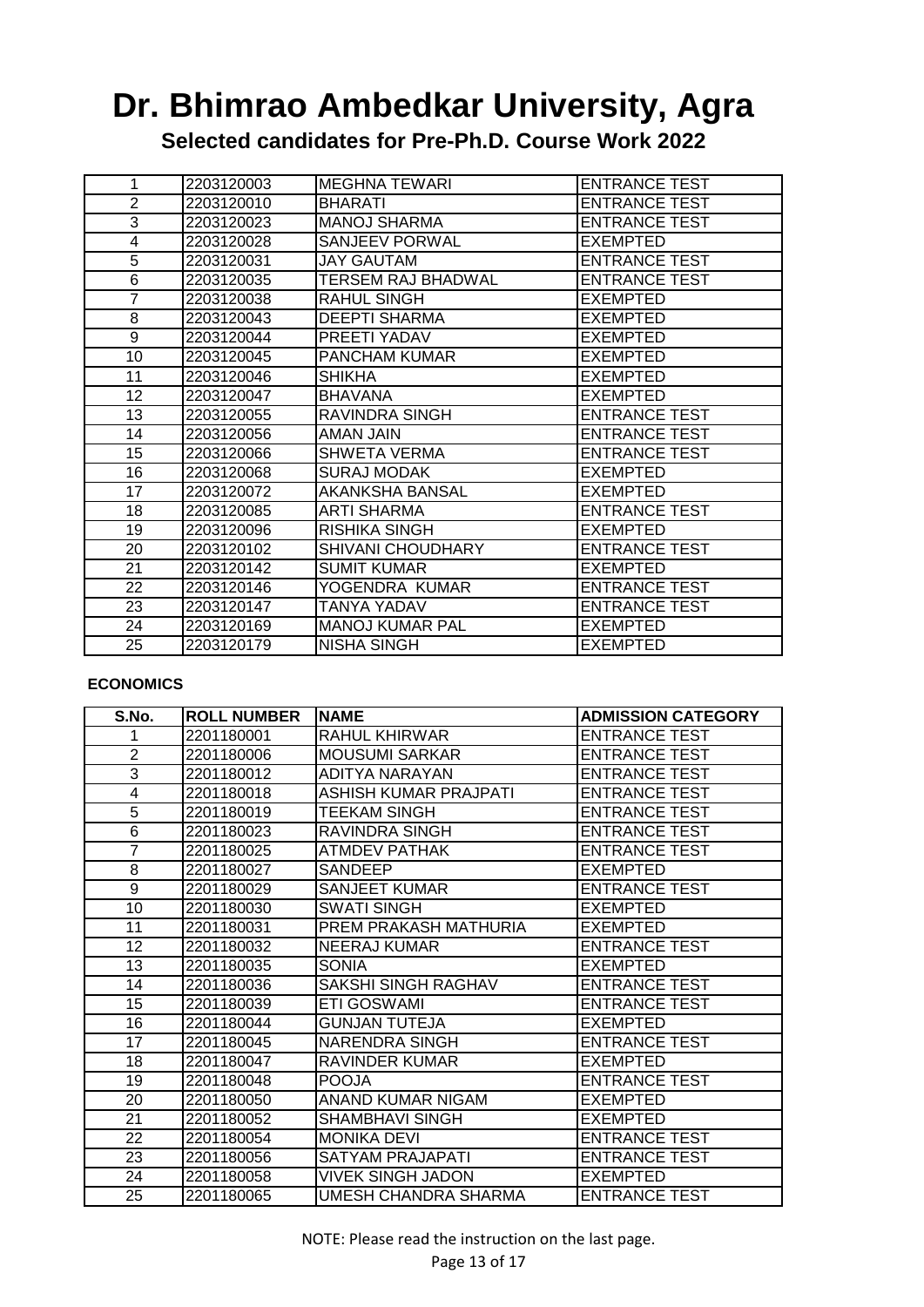**Selected candidates for Pre-Ph.D. Course Work 2022**

| 26 | 2201180066 | <b>BRIJENDRA KUMAR</b>    | <b>EXEMPTED</b>      |
|----|------------|---------------------------|----------------------|
| 27 | 2201180067 | <b>NEHA BANSAL</b>        | <b>EXEMPTED</b>      |
| 28 | 2201180073 | AKASH                     | <b>ENTRANCE TEST</b> |
| 29 | 2201180076 | <b>MANSI JATAV</b>        | <b>ENTRANCE TEST</b> |
| 30 | 2201180085 | MS. KARISHMA DHINGRA      | <b>EXEMPTED</b>      |
| 31 | 2201180094 | <b>VAISHALI DEVI</b>      | <b>ENTRANCE TEST</b> |
| 32 | 2201180096 | RISHI RAMAN SINGH         | <b>EXEMPTED</b>      |
| 33 | 2201180099 | <b>JAYA GUPTA</b>         | <b>EXEMPTED</b>      |
| 34 | 2201180100 | <b>HIMANI RAJPUT</b>      | <b>ENTRANCE TEST</b> |
| 35 | 2201180101 | <b>PRIYANKA JOSHI</b>     | <b>EXEMPTED</b>      |
| 36 | 2201180106 | NAVJYOT SINGH             | <b>EXEMPTED</b>      |
| 37 | 2201180107 | <b>DEEPSHIKHA LAWANIA</b> | <b>ENTRANCE TEST</b> |
| 38 | 2201180108 | <b>IQRA NAAZ</b>          | <b>EXEMPTED</b>      |
| 39 | 2205470030 | <b>RUHEE SACHDEVA</b>     | <b>EXEMPTED</b>      |

#### **SANSKRIT**

| S.No.           | <b>ROLL NUMBER</b> | <b>NAME</b>                | <b>ADMISSION CATEGORY</b> |
|-----------------|--------------------|----------------------------|---------------------------|
| 1               | 2205480042         | <b>VINDESHWARI</b>         | <b>ENTRANCE TEST</b>      |
| $\overline{2}$  | 2206410003         | ATUL KUMAR BHARDWAJ        | <b>ENTRANCE TEST</b>      |
| $\overline{3}$  | 2206410007         | AWDHESH KUMAR SINGH        | <b>ENTRANCE TEST</b>      |
| 4               | 2206410010         | <b>RASHMI RAJPUT</b>       | <b>ENTRANCE TEST</b>      |
| 5               | 2206410014         | <b>SUBRATA MANDAL</b>      | <b>ENTRANCE TEST</b>      |
| $\overline{6}$  | 2206410015         | KM. SHIKHA GAUTAM          | <b>ENTRANCE TEST</b>      |
| $\overline{7}$  | 2206410016         | <b>MUKAT SINGH</b>         | <b>ENTRANCE TEST</b>      |
| 8               | 2206410018         | NANDANI MISHRA             | <b>ENTRANCE TEST</b>      |
| 9               | 2206410022         | <b>SUSHIL</b>              | <b>ENTRANCE TEST</b>      |
| 10              | 2206410023         | KM KEERTI                  | <b>ENTRANCE TEST</b>      |
| 11              | 2206410024         | SHRESHTHA ARYA             | <b>ENTRANCE TEST</b>      |
| 12              | 2206410025         | VIJAI KUMARI               | <b>ENTRANCE TEST</b>      |
| $\overline{13}$ | 2206410029         | <b>HAR SWAROOP</b>         | <b>ENTRANCE TEST</b>      |
| $\overline{14}$ | 2206410032         | <b>SOURAV MANDAL</b>       | <b>EXEMPTED</b>           |
| 15              | 2206410036         | <b>ARUN KUMAR</b>          | <b>ENTRANCE TEST</b>      |
| 16              | 2206410038         | <b>VIKAS SARASWAT</b>      | <b>ENTRANCE TEST</b>      |
| $\overline{17}$ | 2206410039         | <b>KM BABLI</b>            | <b>ENTRANCE TEST</b>      |
| 18              | 2206410040         | <b>KM. SUCHETA</b>         | <b>ENTRANCE TEST</b>      |
| 19              | 2206410043         | <b>MEENU SAGAR</b>         | <b>ENTRANCE TEST</b>      |
| $\overline{20}$ | 2206410044         | <b>GEETA SINGH FAUJDAR</b> | <b>ENTRANCE TEST</b>      |
| 21              | 2206410046         | <b>DURGESH LATA BHAGAT</b> | <b>ENTRANCE TEST</b>      |
| 22              | 2206410047         | MUKESH KUMAR SHARMA        | <b>ENTRANCE TEST</b>      |
| $\overline{23}$ | 2206410048         | <b>SHYAMVIR SINGH</b>      | <b>ENTRANCE TEST</b>      |
| 24              | 2206410051         | ARCHANA BHARATI            | <b>ENTRANCE TEST</b>      |
| 25              | 2206410052         | <b>SWETA SINGH</b>         | <b>ENTRANCE TEST</b>      |
| 26              | 2206410054         | <b>SHEETAL</b>             | <b>ENTRANCE TEST</b>      |
| 27              | 2206410055         | KIRANTA BAI MEENA          | <b>EXEMPTED</b>           |
| 28              | 2206410057         | <b>KM UPASANA SINGH</b>    | <b>ENTRANCE TEST</b>      |
| 29              | 2206410059         | <b>DEEPTI</b>              | <b>EXEMPTED</b>           |
| 30              | 2206410067         | ABHILASH SHARMA            | <b>ENTRANCE TEST</b>      |
| 31              | 2206410070         | JAYA SHARMA                | <b>ENTRANCE TEST</b>      |

#### **PSYCHOLOGY**

| S.No. | <b>IROLL NUMBER</b> | INAME         | <b>IADMISSION CATEGORY</b> |
|-------|---------------------|---------------|----------------------------|
|       | 2206390004          | SMRATI        | <b>IENTRANCE TEST</b>      |
| -     | l2206390010         | IPRFFTI YADAV | <b>ENTRANCE TEST</b>       |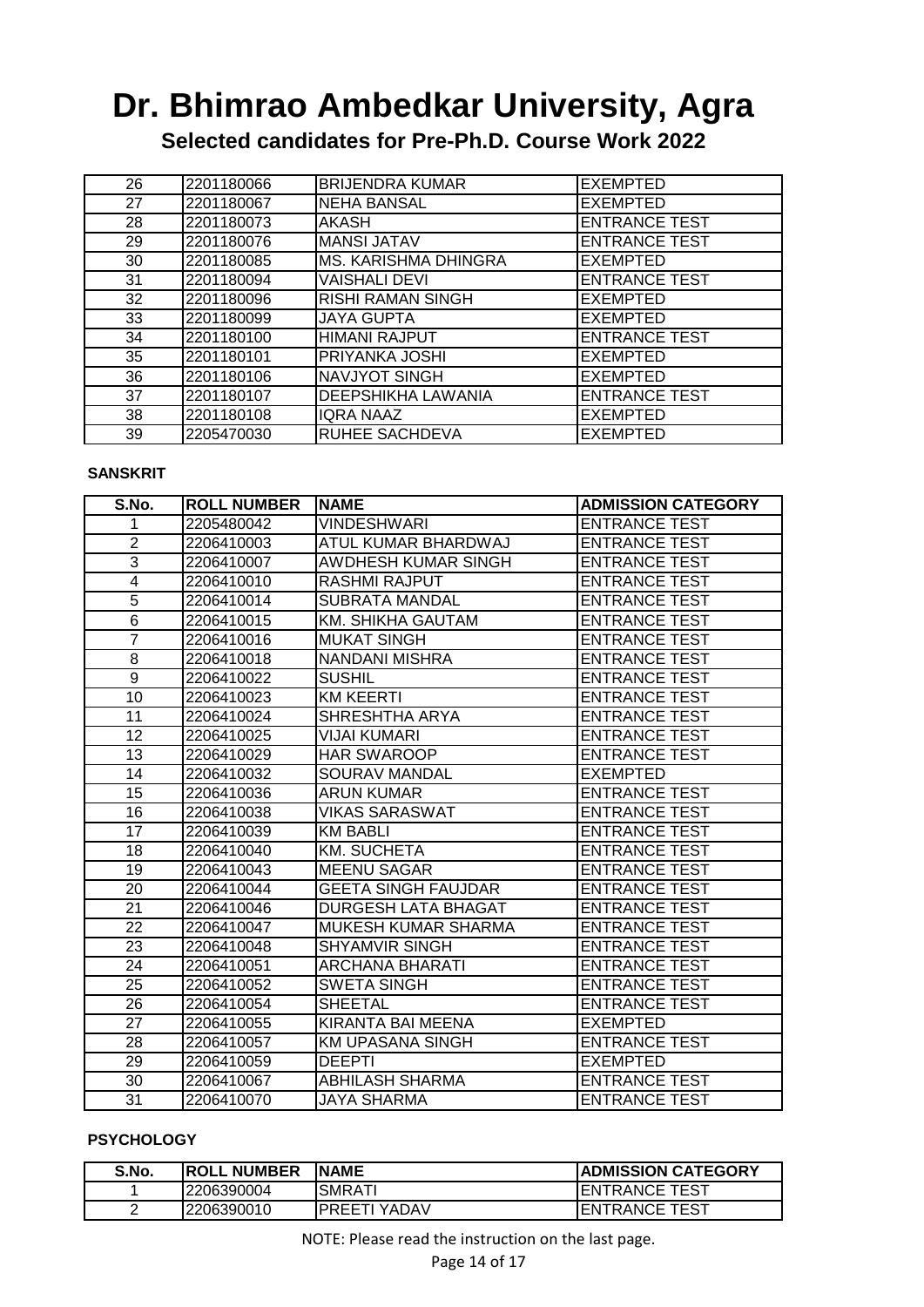**Selected candidates for Pre-Ph.D. Course Work 2022**

| 3               | 2206390012 | PRIYANKA YADAV               | <b>ENTRANCE TEST</b> |
|-----------------|------------|------------------------------|----------------------|
| 4               | 2206390016 | <b>BHAVANI KAUSHAL</b>       | <b>ENTRANCE TEST</b> |
| 5               | 2206390018 | <b>SACHIN KUMAR GUPTA</b>    | <b>ENTRANCE TEST</b> |
| 6               | 2206390020 | <b>DIVYANSHI AGARWAL</b>     | <b>ENTRANCE TEST</b> |
|                 | 2206390026 | <b>KRISHAN KUMAR PANCHAL</b> | <b>ENTRANCE TEST</b> |
| 8               | 2206390029 | <b>DEEKSHA GUPTA</b>         | <b>ENTRANCE TEST</b> |
| 9               | 2206390031 | <b>RACHNA SINGH</b>          | <b>EXEMPTED</b>      |
| 10              | 2206390032 | <b>SANGEETA SHARMA</b>       | <b>ENTRANCE TEST</b> |
| 11              | 2206390059 | <b>POOJA</b>                 | <b>ENTRANCE TEST</b> |
| 12 <sup>2</sup> | 2205480040 | <b>KOMAL KUMARI</b>          | <b>ENTRANCE TEST</b> |
| 13              | 2206390045 | <b>ANANYA PATANKAR</b>       | <b>ENTRANCE TEST</b> |
| 14              | 2206390057 | <b>DIVYA AGARWAL</b>         | <b>ENTRANCE TEST</b> |

#### **SOCIOLOGY**

| S.No.           | <b>ROLL NUMBER</b> | <b>INAME</b>               | <b>ADMISSION CATEGORY</b> |
|-----------------|--------------------|----------------------------|---------------------------|
| 1               | 2204430007         | RAKESH KUMAR SINGH         | <b>EXEMPTED</b>           |
| $\overline{2}$  | 2204430008         | AMAN SHARMA                | <b>EXEMPTED</b>           |
| $\overline{3}$  | 2204430010         | <b>VANDANA SHARMA</b>      | <b>ENTRANCE TEST</b>      |
| $\overline{4}$  | 2204430012         | <b>DEEKSHA</b>             | <b>ENTRANCE TEST</b>      |
| $\overline{5}$  | 2204430013         | <b>MAHADEV SINGH</b>       | <b>EXEMPTED</b>           |
| $\overline{6}$  | 2204430014         | <b>NITI SHARMA</b>         | <b>EXEMPTED</b>           |
| $\overline{7}$  | 2204430015         | <b>KM PINKY</b>            | <b>ENTRANCE TEST</b>      |
| 8               | 2204430018         | SOURABH SINGH CHANDEL      | <b>EXEMPTED</b>           |
| $\overline{9}$  | 2204430020         | <b>KRATIKA SOLANKI</b>     | <b>EXEMPTED</b>           |
| 10              | 2204430024         | <b>RUBY SINGH</b>          | <b>ENTRANCE TEST</b>      |
| 11              | 2204430028         | <b>OSWAL</b>               | <b>ENTRANCE TEST</b>      |
| 12              | 2204430029         | <b>KHUSHBU SINGH</b>       | <b>ENTRANCE TEST</b>      |
| 13              | 2204430030         | DHARMENDRA SINGH           | <b>EXEMPTED</b>           |
| $\overline{14}$ | 2204430031         | <b>SANJAY KUMAR</b>        | <b>EXEMPTED</b>           |
| $\overline{15}$ | 2204430038         | <b>VIDHI VERMA</b>         | <b>ENTRANCE TEST</b>      |
| 16              | 2204430045         | <b>DINESH CHAND SHARMA</b> | <b>EXEMPTED</b>           |
| $\overline{17}$ | 2204430046         | <b>MUDRAKSH</b>            | <b>EXEMPTED</b>           |
| $\overline{18}$ | 2204430047         | <b>KRAPANTI LODHI</b>      | <b>ENTRANCE TEST</b>      |
| 19              | 2204430048         | <b>LATA</b>                | <b>ENTRANCE TEST</b>      |
| $\overline{20}$ | 2204430049         | <b>SULEKHA</b>             | <b>ENTRANCE TEST</b>      |
| 21              | 2204430053         | <b>DEEPSHIKHA</b>          | <b>ENTRANCE TEST</b>      |
| 22              | 2204430057         | SHRAMVEER SINGH KUSHWAH    | <b>EXEMPTED</b>           |
| 23              | 2204430059         | <b>RENU SHARMA</b>         | <b>EXEMPTED</b>           |
| $\overline{24}$ | 2204430068         | <b>SHIVANGI YADAV</b>      | <b>EXEMPTED</b>           |
| 25              | 2204430070         | <b>TEJVEER SOLANKY</b>     | <b>ENTRANCE TEST</b>      |
| $\overline{26}$ | 2204430076         | AKANKSHA SARASWAT          | <b>EXEMPTED</b>           |
| $\overline{27}$ | 2204430082         | <b>SEEMA PATHAK</b>        | <b>EXEMPTED</b>           |
| 28              | 2204430089         | <b>VIVEK KUMAR SHARMA</b>  | <b>EXEMPTED</b>           |
| 29              | 2204430097         | <b>RESHMA</b>              | <b>EXEMPTED</b>           |
| 30              | 2204430104         | <b>USHA</b>                | <b>EXEMPTED</b>           |
| $\overline{31}$ | 2204430105         | <b>DEEKSHA</b>             | <b>EXEMPTED</b>           |
| $\overline{32}$ | 2204430115         | <b>SAKSHI</b>              | <b>ENTRANCE TEST</b>      |
| 33              | 2204430118         | <b>GEETA BHARDWAJ</b>      | <b>ENTRANCE TEST</b>      |
| 34              | 2204430119         | <b>NAVEEN KUMAR</b>        | <b>EXEMPTED</b>           |
| 35              | 2204430121         | <b>VANDANA JOSHI</b>       | <b>ENTRANCE TEST</b>      |
| 36              | 2204430122         | <b>SANJAY SINGH</b>        | <b>ENTRANCE TEST</b>      |
| 37              | 2204430128         | PANKAJ KUMAR               | <b>ENTRANCE TEST</b>      |
| 38              | 2204430130         | <b>AARTI DEVI</b>          | <b>ENTRANCE TEST</b>      |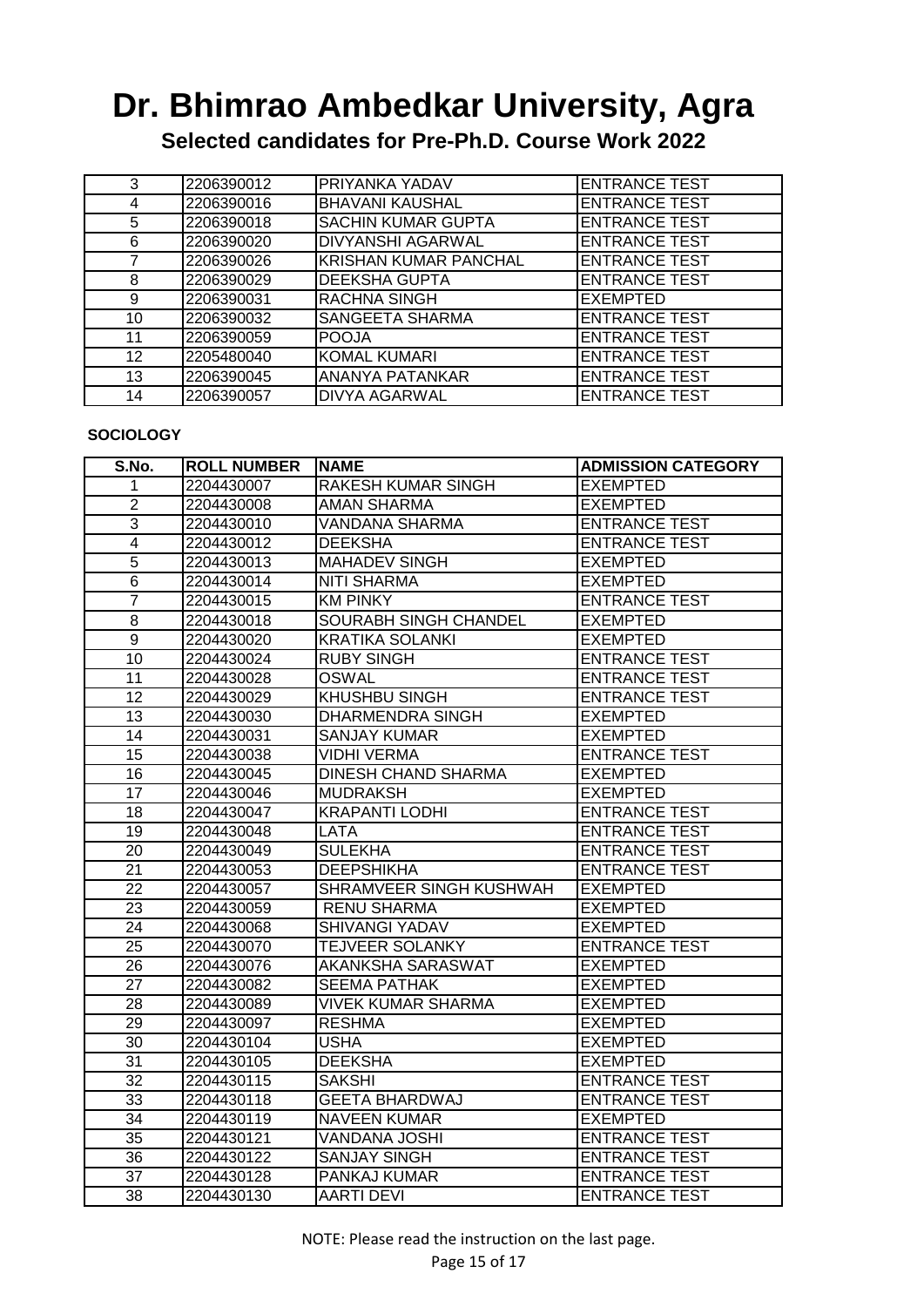**Selected candidates for Pre-Ph.D. Course Work 2022**

| 39 | 2204430138 | <b>AJIT</b>                  | <b>EXEMPTED</b>      |
|----|------------|------------------------------|----------------------|
| 40 | 2204430141 | <b>GAURAV KUMAR TRIPATHI</b> | <b>ENTRANCE TEST</b> |
| 41 | 2204430142 | <b>GUNJAN SINGH</b>          | <b>EXEMPTED</b>      |
| 42 | 2204430146 | AMIT KUMAR DIVAKAR           | <b>EXEMPTED</b>      |
| 43 | 2204430147 | <b>GYANENDRA KUMAR</b>       | <b>ENTRANCE TEST</b> |
| 44 | 2204430152 | <b>SUNIL YADAV</b>           | <b>EXEMPTED</b>      |
| 45 | 2204430153 | <b>DAULI KUSHWAH</b>         | <b>EXEMPTED</b>      |
| 46 | 2204430154 | <b>MEENU SINGH</b>           | <b>ENTRANCE TEST</b> |
| 47 | 2204430156 | POOJA SINGH                  | <b>EXEMPTED</b>      |
| 48 | 2204430157 | ALISHA KAPOOR                | <b>ENTRANCE TEST</b> |
| 49 | 2204430163 | <b>KAVITA</b>                | <b>ENTRANCE TEST</b> |
| 50 | 2204430166 | <b>SUNEET SHUKLA</b>         | <b>EXEMPTED</b>      |
| 51 | 2204430167 | <b>KM KAVITA</b>             | <b>ENTRANCE TEST</b> |
| 52 | 2204430168 | <b>AMITA VERMA</b>           | <b>EXEMPTED</b>      |
| 53 | 2205470019 | <b>MAMTA SINGH VERMA</b>     | <b>ENTRANCE TEST</b> |

#### **HINDI**

| S.No.                   | <b>ROLL NUMBER</b> | <b>INAME</b>             | <b>ADMISSION CATEGORY</b> |
|-------------------------|--------------------|--------------------------|---------------------------|
| 1                       | 2201230006         | RAGHAVENDRA SINGH        | <b>EXEMPTED</b>           |
| $\overline{2}$          | 2201230011         | <b>SUNIL SUKUMAR</b>     | <b>ENTRANCE TEST</b>      |
| 3                       | 2201230018         | <b>ABADHESH KUMAR</b>    | <b>ENTRANCE TEST</b>      |
| $\overline{\mathbf{4}}$ | 2201230020         | ROOMI JAISWAL            | <b>EXEMPTED</b>           |
| $\overline{5}$          | 2201230022         | <b>BOBY KUMAR</b>        | <b>ENTRANCE TEST</b>      |
| $\overline{6}$          | 2201230031         | ANUJ KUMAR VERMA         | <b>ENTRANCE TEST</b>      |
| $\overline{7}$          | 2201230036         | <b>MONIA</b>             | <b>ENTRANCE TEST</b>      |
| 8                       | 2201230038         | <b>BHEEM SINGH</b>       | <b>ENTRANCE TEST</b>      |
| $\overline{9}$          | 2201230039         | RAMESH KUMAR GUPTA       | <b>EXEMPTED</b>           |
| 10                      | 2201230042         | <b>ANKUR JAYSHAL</b>     | <b>EXEMPTED</b>           |
| $\overline{11}$         | 2201230047         | <b>AKANKSHA</b>          | <b>EXEMPTED</b>           |
| $\overline{12}$         | 2201230050         | <b>SUMAN KUMARI</b>      | <b>EXEMPTED</b>           |
| 13                      | 2201230051         | <b>AKANKSHA</b>          | <b>ENTRANCE TEST</b>      |
| 14                      | 2201230055         | RAJANI VERMA             | <b>ENTRANCE TEST</b>      |
| 15                      | 2201230059         | <b>CHETANA MAURYA</b>    | <b>EXEMPTED</b>           |
| 16                      | 2201230062         | <b>MONIKA YADAV</b>      | <b>ENTRANCE TEST</b>      |
| $\overline{17}$         | 2201230074         | <b>LOKENDRA SINGH</b>    | <b>ENTRANCE TEST</b>      |
| $\overline{18}$         | 2201230082         | <b>VIKASH SINGH</b>      | <b>EXEMPTED</b>           |
| 19                      | 2201230083         | <b>BAIJANTI</b>          | <b>EXEMPTED</b>           |
| 20                      | 2201230084         | SATENDRA KUMAR YADAV     | <b>ENTRANCE TEST</b>      |
| $\overline{21}$         | 2201230091         | <b>RINKI YADAV</b>       | <b>EXEMPTED</b>           |
| $\overline{22}$         | 2201230098         | <b>ONKAR NATH SAGAR</b>  | <b>EXEMPTED</b>           |
| $\overline{23}$         | 2201230100         | <b>AARTI KUMARI</b>      | <b>EXEMPTED</b>           |
| $\overline{24}$         | 2201230102         | <b>SHIV KUMAR</b>        | <b>EXEMPTED</b>           |
| 25                      | 2201230104         | NISHA YADAV              | <b>EXEMPTED</b>           |
| 26                      | 2201230105         | <b>MAMATA YADAV</b>      | <b>ENTRANCE TEST</b>      |
| 27                      | 2201230121         | <b>HEMENDRA KUMAR</b>    | <b>ENTRANCE TEST</b>      |
| 28                      | 2201230122         | <b>RAKHI</b>             | <b>EXEMPTED</b>           |
| 29                      | 2201230125         | <b>SEEMA</b>             | <b>EXEMPTED</b>           |
| 30                      | 2201230130         | <b>DAULAT RAM</b>        | <b>ENTRANCE TEST</b>      |
| 31                      | 2201230135         | <b>AKHILESH KUMAR</b>    | <b>EXEMPTED</b>           |
| 32                      | 2201230145         | <b>RAVI KANT</b>         | <b>ENTRANCE TEST</b>      |
| 33                      | 2201230147         | <b>ROOP REKHA</b>        | <b>ENTRANCE TEST</b>      |
| 34                      | 2201230151         | RAJBALA SAINI            | <b>EXEMPTED</b>           |
| 35                      | 2201230154         | <b>VINAY KANT KESHRI</b> | <b>ENTRANCE TEST</b>      |